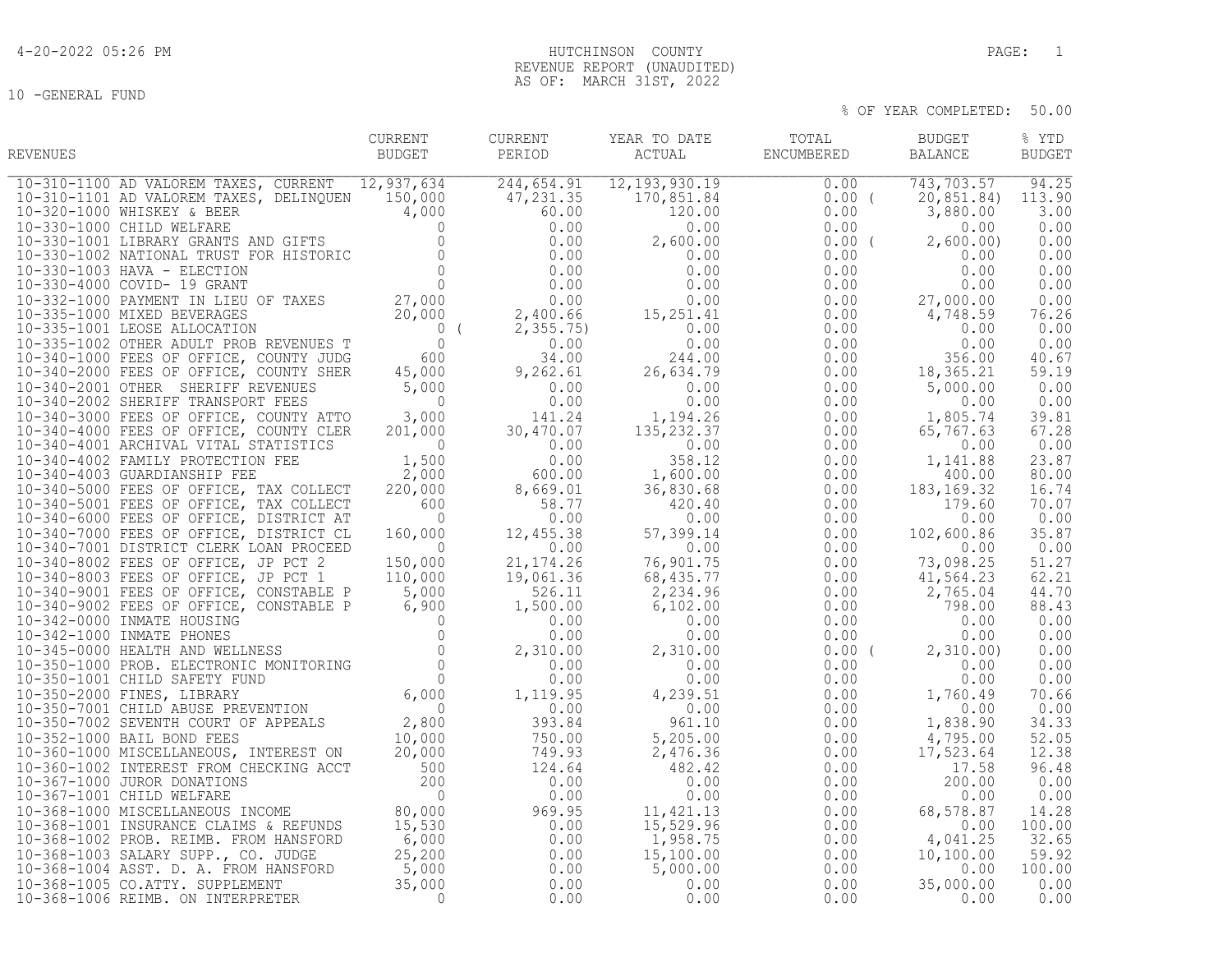10 -GENERAL FUND

% OF YEAR COMPLETED: 50.00

| REVENUES                                | <b>CURRENT</b> | CURRENT    | YEAR TO DATE     | TOTAL      | BUDGET              | % YTD         |
|-----------------------------------------|----------------|------------|------------------|------------|---------------------|---------------|
|                                         | <b>BUDGET</b>  | PERIOD     | ACTUAL           | ENCUMBERED | <b>BALANCE</b>      | <b>BUDGET</b> |
| 10-368-1007 SAVNS-VINE D.A.             | 8,013          | 0.00       | 5,979.16         | 0.00       | 2,033.84            | 74.62         |
| 10-368-2000 GRANTS TO JUVENILE PROBATTI |                | 0.00       | 0.00             | 0.00       | 0.00                | 0.00          |
| 10-368-2001 UPKEEP ON DOME (OTHER ENTIT |                | 0.00       | 0.00             | 0.00       | 0.00                | 0.00          |
| 10-368-2002 SALARY CONTINUATION         |                | 0.00       | 0.00             | 0.00       | 0.00                | 0.00          |
| 10-370-1000 MISCELLANEOUS, HANGAR RENT  |                | 0.00       | 0.00             | 0.00       | 0.00                | 0.00          |
| 10-370-1001 CLUB ROOM & DOME            |                | 0.00       | 0.00             | 0.00       | 0.00                | 0.00          |
| 10-370-4001 RETIRED EMPLOYEES & OTHER G | 80,000         | 4,542.90   | 33,072.77        | 0.00       | 46,927.23           | 41.34         |
| 10-370-6050 ON SITE SEWAGE INSPECTION   | 5,000          | 450.00     | 3,200.00         | 0.00       | 1,800.00            | 64.00         |
| 10-370-7000 TEXAS DEPT. OF TRANSPORTATI |                | 0.00       | 0.00             | 0.00       | 0.00                | 0.00          |
| 10-371-1000 DONATIONS                   |                | 0.00       | 250.00           | 0.00       | 250.00              | 0.00          |
| 10-390-0000 TRANSFERS                   | 4,171          | 0.00       | 270,809.81       | 0.00       | 266,638.79)6,492.65 |               |
| TOTAL REVENUE                           | 14,352,648     | 407,355.19 | 13, 174, 337, 65 | 0.00       | 1,178,310.09        | 91.79         |

AS OF: MARCH 31ST, 2022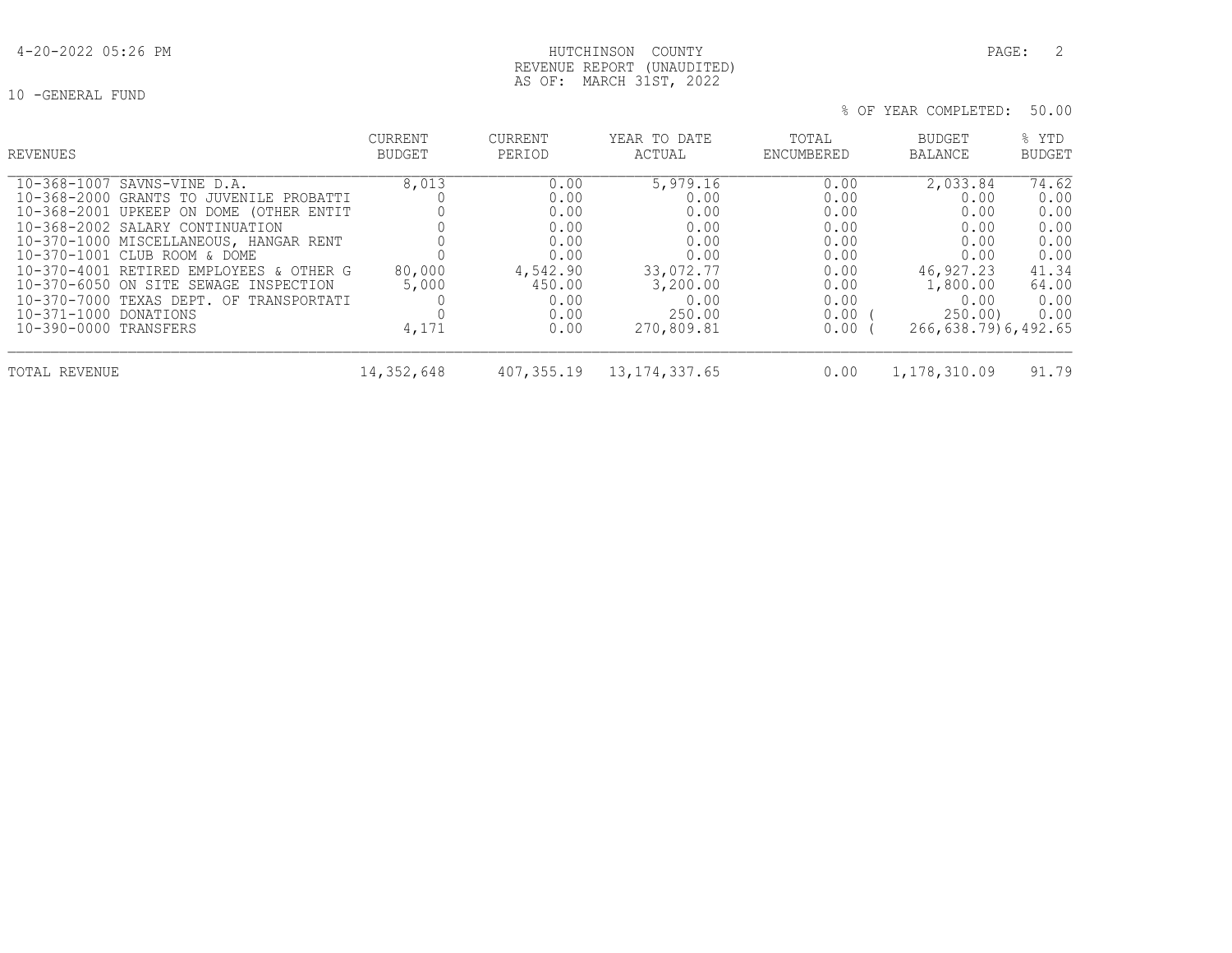11 -MOTOR VEHICLE INVENTORY -

| REVENUES                                                                                     | CURRENT<br>BUDGET | CURRENT<br>PERIOD | YEAR TO DATE<br>ACTUAL | TOTAL<br>ENCUMBERED  | BUDGET<br>BALANCE     | % YTD<br><b>BUDGET</b> |
|----------------------------------------------------------------------------------------------|-------------------|-------------------|------------------------|----------------------|-----------------------|------------------------|
| 11-360-1000 MISCELLANEOUS<br>11-360-1002 INTEREST FROM CHECKING<br>11-368-1000 MISCELLANEOUS | 10                | 0.00<br>0.00      | 0.18<br>0.00<br>0.00   | 0.00<br>0.00<br>0.00 | 0.18<br>10.00<br>0.00 | 0.00<br>0.00<br>0.00   |
| TOTAL REVENUE                                                                                | 10                | 0.18              | 0.18                   | 0.00                 | 9.82                  | 80                     |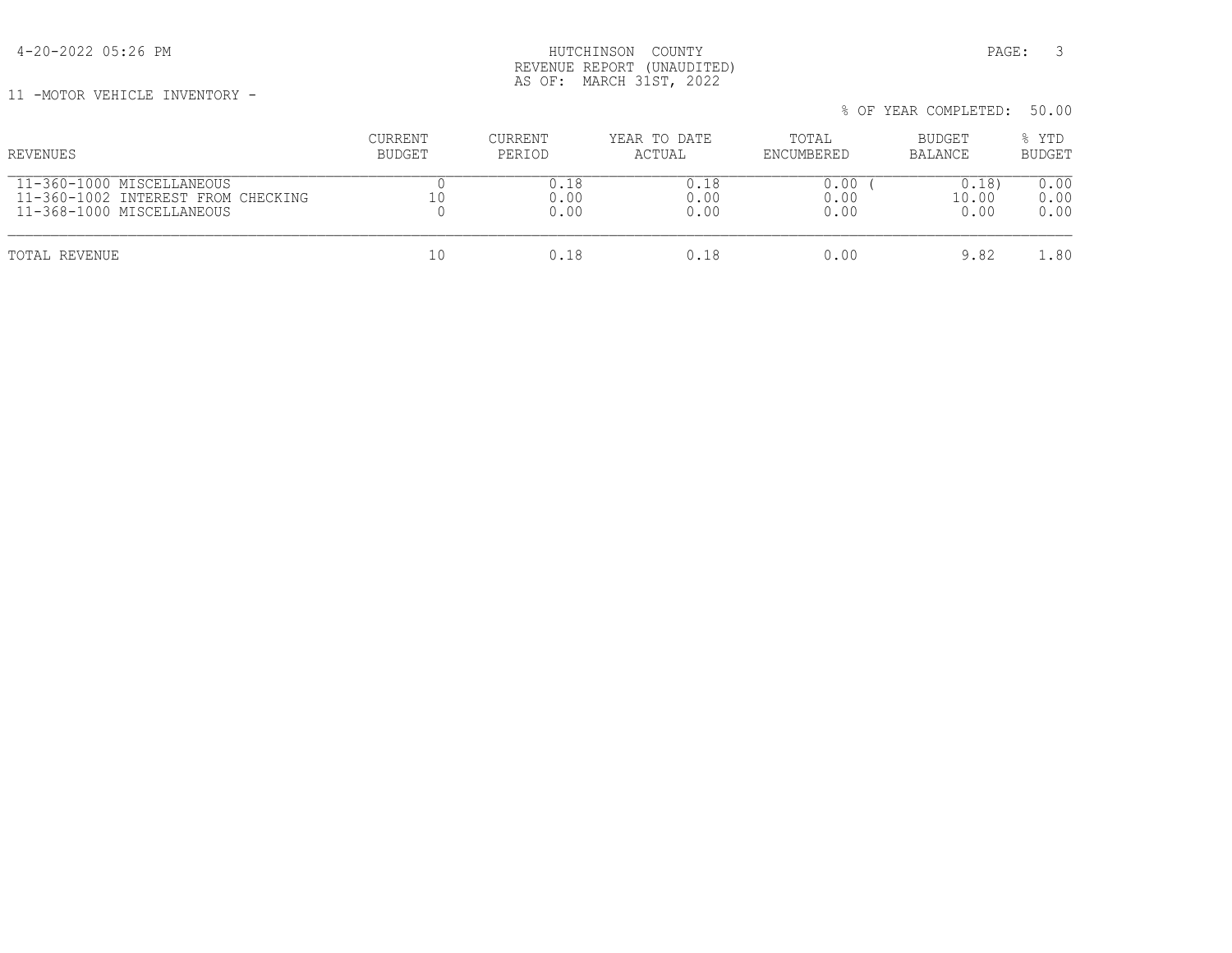# 4-20-2022 05:26 PM HUTCHINSON COUNTY PAGE: 4 REVENUE REPORT (UNAUDITED) AS OF: MARCH 31ST, 2022

12 -COURT TECHNOLOGY FUND

| REVENUES                                                                                                                                                                                                                                              | <b>CURRENT</b><br>BUDGET           | CURRENT<br>PERIOD                                           | YEAR TO DATE<br>ACTUAL                                       | TOTAL<br>ENCUMBERED                                  | <b>BUDGET</b><br><b>BALANCE</b>                                 | % YTD<br>BUDGET                                           |
|-------------------------------------------------------------------------------------------------------------------------------------------------------------------------------------------------------------------------------------------------------|------------------------------------|-------------------------------------------------------------|--------------------------------------------------------------|------------------------------------------------------|-----------------------------------------------------------------|-----------------------------------------------------------|
| 12-340-4000 C. CLERK COURT TECH FEES<br>12-340-7000 D. CLERK COURT TECH FEES<br>12-340-8002 JP #2 COURT TECH FEES<br>12-340-8003 JP #1 COURT TECH FEES<br>12-360-1000 INTEREST ON INVESTMENTS<br>12-368-1000 MISCELLANEOUS<br>12-390-0000 TRANSFER IN | 600<br>200<br>2,000<br>1,500<br>80 | 37.26<br>14.01<br>247.32<br>216.64<br>11.73<br>0.00<br>0.00 | 270.21<br>78.99<br>927.45<br>825.05<br>19.87<br>0.00<br>0.00 | 0.00<br>0.00<br>0.00<br>0.00<br>0.00<br>0.00<br>0.00 | 329.79<br>121.01<br>1,072.55<br>674.95<br>60.13<br>0.00<br>0.00 | 45.04<br>39.50<br>46.37<br>55.00<br>24.84<br>0.00<br>0.00 |
| TOTAL REVENUE                                                                                                                                                                                                                                         | 4,380                              | 526.96                                                      | 2,121.57                                                     | 0.00                                                 | 2,258.43                                                        | 48.44                                                     |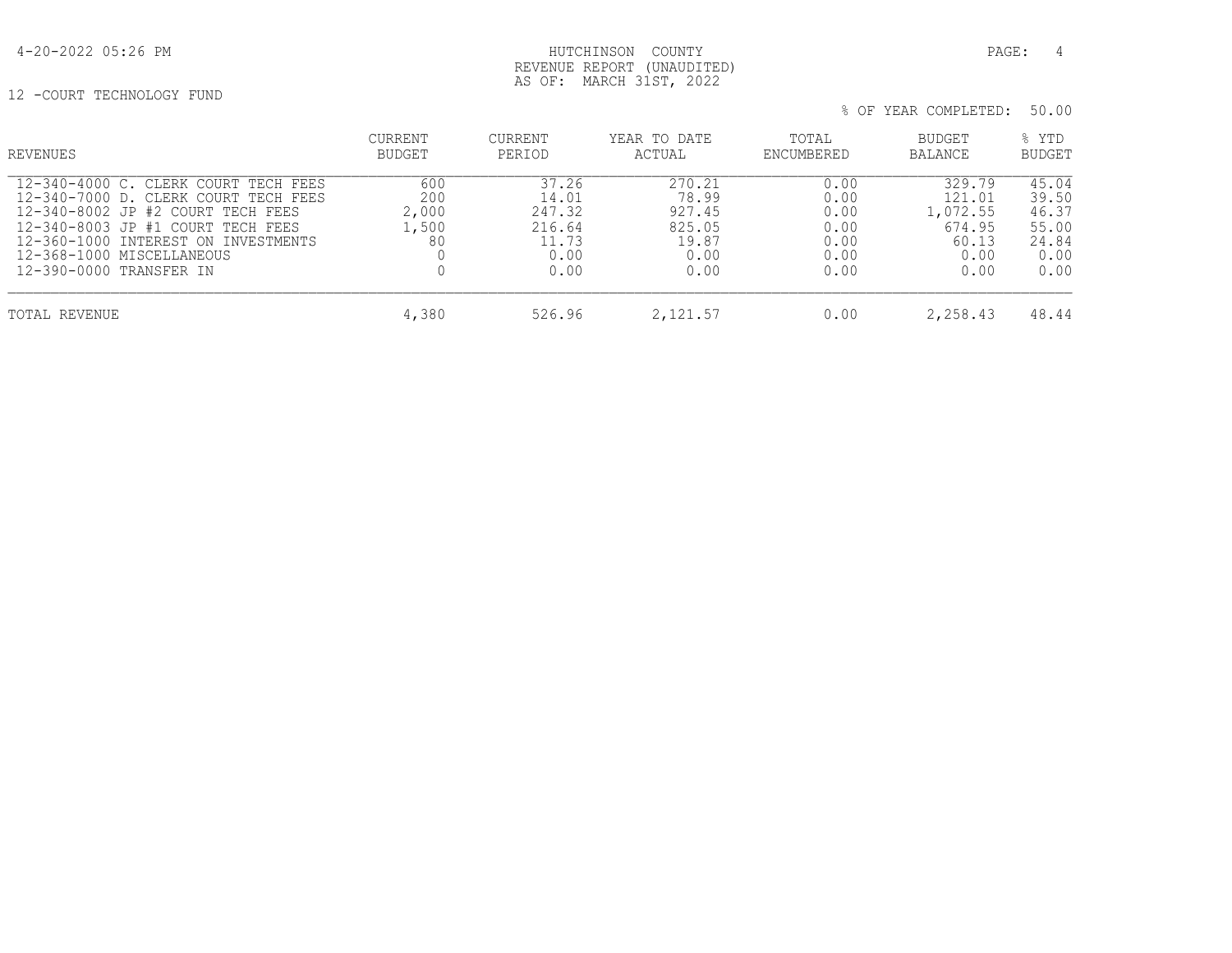# 4-20-2022 05:26 PM HUTCHINSON COUNTY PAGE: 5 REVENUE REPORT (UNAUDITED) AS OF: MARCH 31ST, 2022

13 -COUNTY RECORDS MANAGEMENT

| REVENUES                            | <b>CURRENT</b> | <b>CURRENT</b> | YEAR TO DATE | TOTAL      | BUDGET   | % YTD         |
|-------------------------------------|----------------|----------------|--------------|------------|----------|---------------|
|                                     | BUDGET         | PERIOD         | ACTUAL       | ENCUMBERED | BALANCE  | <b>BUDGET</b> |
| 13-360-1000 INTEREST ON INVESTMENTS | 100            | 0.00           | 7.35         | 0.00       | 92.65    | 7.35          |
| 13-368-1000 MISCELLANEOUS           | 5,000          | 0.00           | 624.24       | 0.00       | 4,375.76 | 12.48         |
| TOTAL REVENUE                       | 5,100          | 0.00           | 631.59       | 0.00       | 4,468.41 | 12.38         |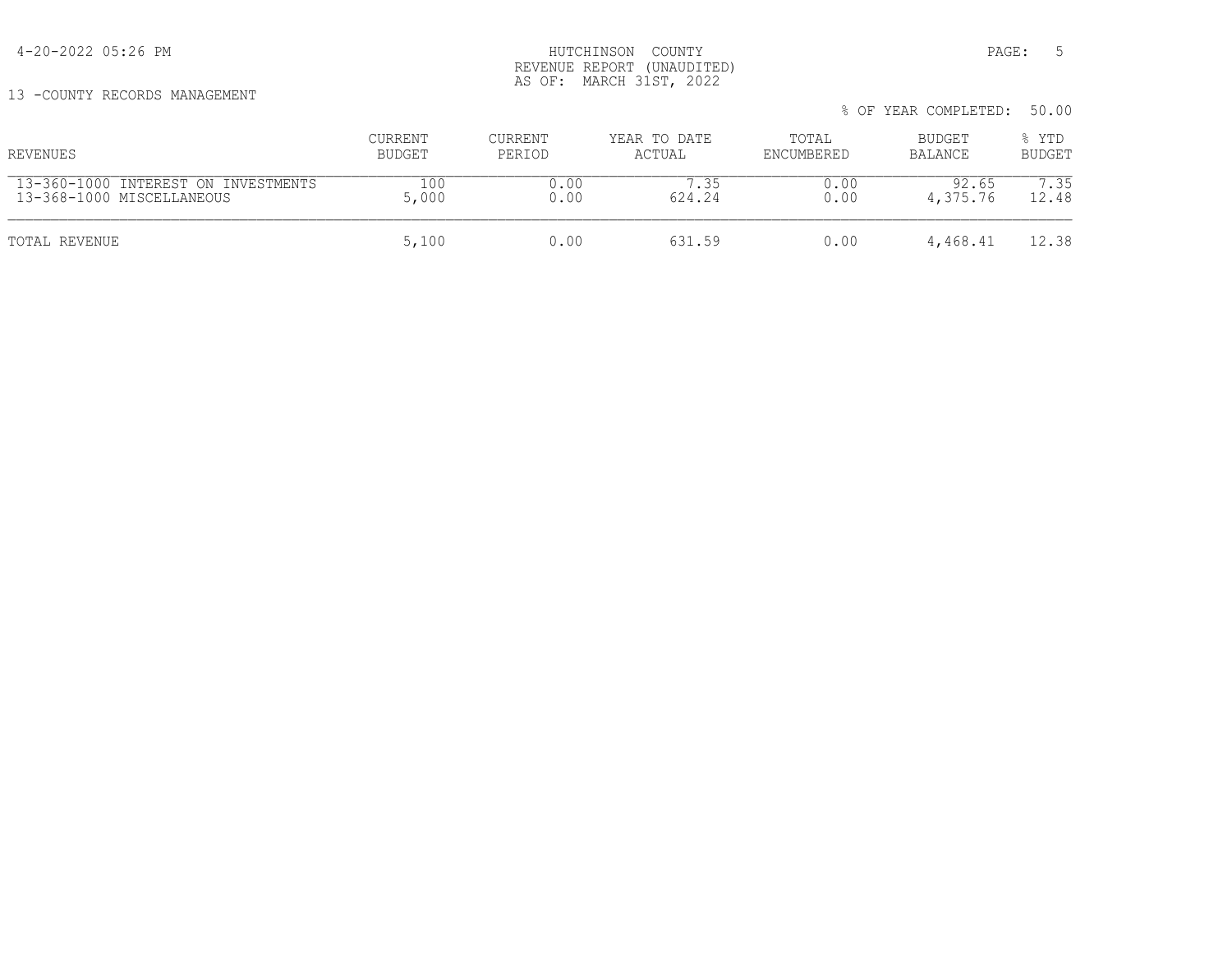### 4-20-2022 05:26 PM HUTCHINSON COUNTY PAGE: 6 REVENUE REPORT (UNAUDITED) AS OF: MARCH 31ST, 2022

14 -CRTHSE & JUSTICE SECURITY

| <b>REVENUES</b>                                                                                                                                                                                                                                                                                                | CURRENT<br><b>BUDGET</b>  | CURRENT<br>PERIOD                                                          | YEAR TO DATE<br>ACTUAL                                                          | TOTAL<br>ENCUMBERED                                          | <b>BUDGET</b><br>BALANCE                                                          | % YTD<br>BUDGET                                                    |
|----------------------------------------------------------------------------------------------------------------------------------------------------------------------------------------------------------------------------------------------------------------------------------------------------------------|---------------------------|----------------------------------------------------------------------------|---------------------------------------------------------------------------------|--------------------------------------------------------------|-----------------------------------------------------------------------------------|--------------------------------------------------------------------|
| 14-340-4000 C. CLK COURTHOUSE SECURITY<br>14-340-7000 D. CLK COURTHOUSE SECURITY<br>14-340-8002 JP#2 COURTHOUSE SECURITY FE<br>14-340-8003 JP#1 COURTHOUSE SECURITY FE<br>14-340-8005 JP 2ND LOCATION SECURITY FE<br>14-360-1000 INTEREST ON INVESTMENTS<br>14-368-1000 MISCELLANEOUS<br>14-390-0000 TRANSFERS | 500<br>500<br>60<br>8,750 | 915.66<br>996.38<br>227.49<br>193.25<br>136.21<br>10.26<br>863.39)<br>0.00 | 2,135.96<br>1,112.55<br>590.74<br>510.44<br>275.33<br>17.03<br>1,367.64<br>0.00 | 0.00<br>0.00<br>0.00<br>0.00<br>0.00<br>0.00<br>0.00<br>0.00 | 2,135.96<br>1, 112.55)<br>90.74)<br>10.44)<br>275.33<br>42.97<br>7,382.36<br>0.00 | 0.00<br>0.00<br>118.15<br>102.09<br>0.00<br>28.38<br>15.63<br>0.00 |
| TOTAL REVENUE                                                                                                                                                                                                                                                                                                  | 9,810                     | 1,615.86                                                                   | 6,009.69                                                                        | 0.00                                                         | 3,800.31                                                                          | 61.26                                                              |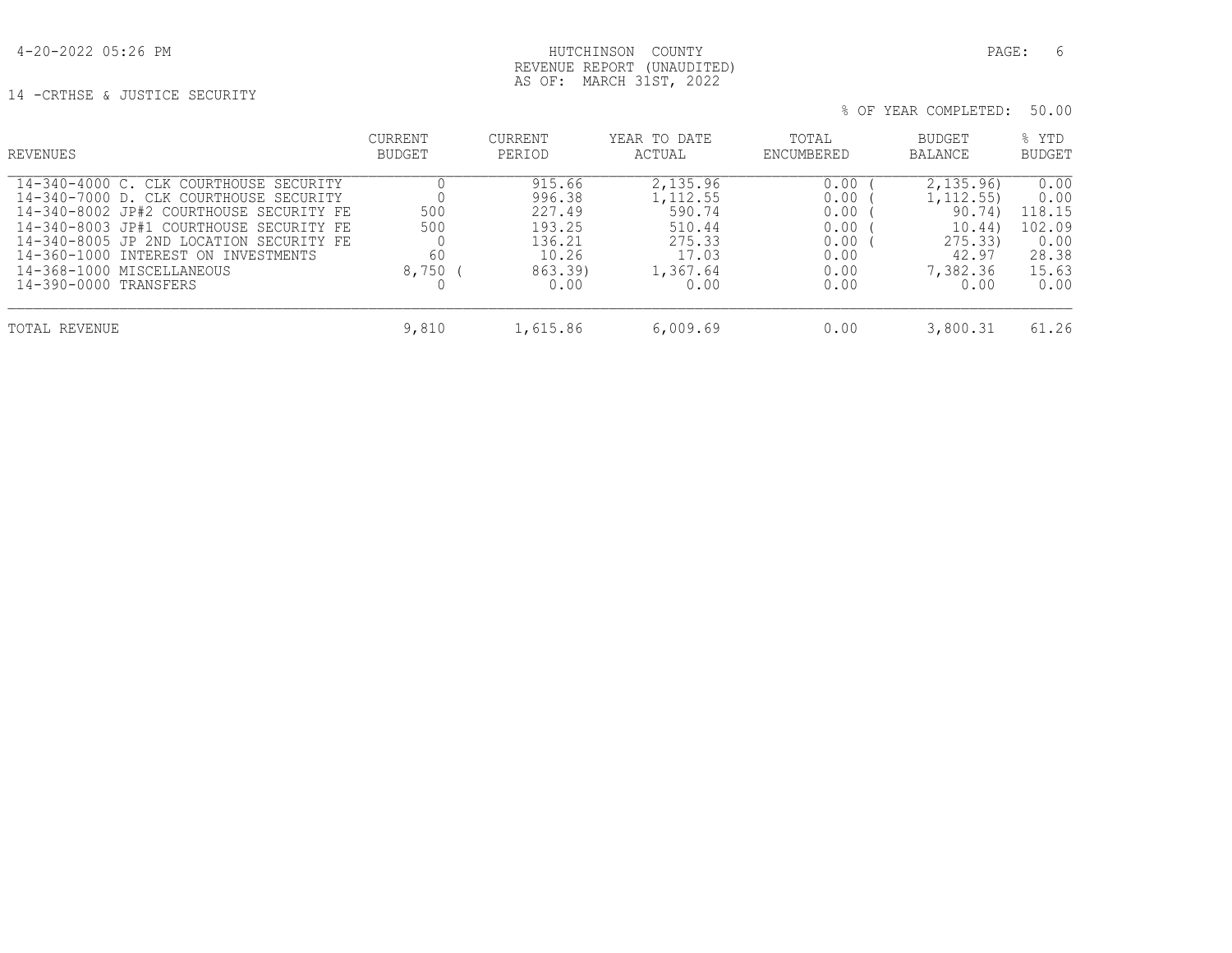15 -REGISTRATION OF VOTERS FU

| REVENUES                                                        | CURRENT<br>BUDGET | <b>CURRENT</b><br>PERIOD | YEAR TO DATE<br>ACTUAL | TOTAL<br>ENCUMBERED | BUDGET<br>BALANCE | % YTD<br><b>BUDGET</b> |
|-----------------------------------------------------------------|-------------------|--------------------------|------------------------|---------------------|-------------------|------------------------|
| 15-360-1000 INTEREST EARNED<br>15-368-1000 MISCELLANEOUS INCOME | 3,000             | 08<br>50.00              | 175.00                 | 0.00<br>0.00        | 2.21<br>2,825.00  | 0.00<br>5.83           |
| TOTAL REVENUE                                                   | 3,000             | 51.08                    | 177.21                 | 0.00                | 2,822.79          | 5.91                   |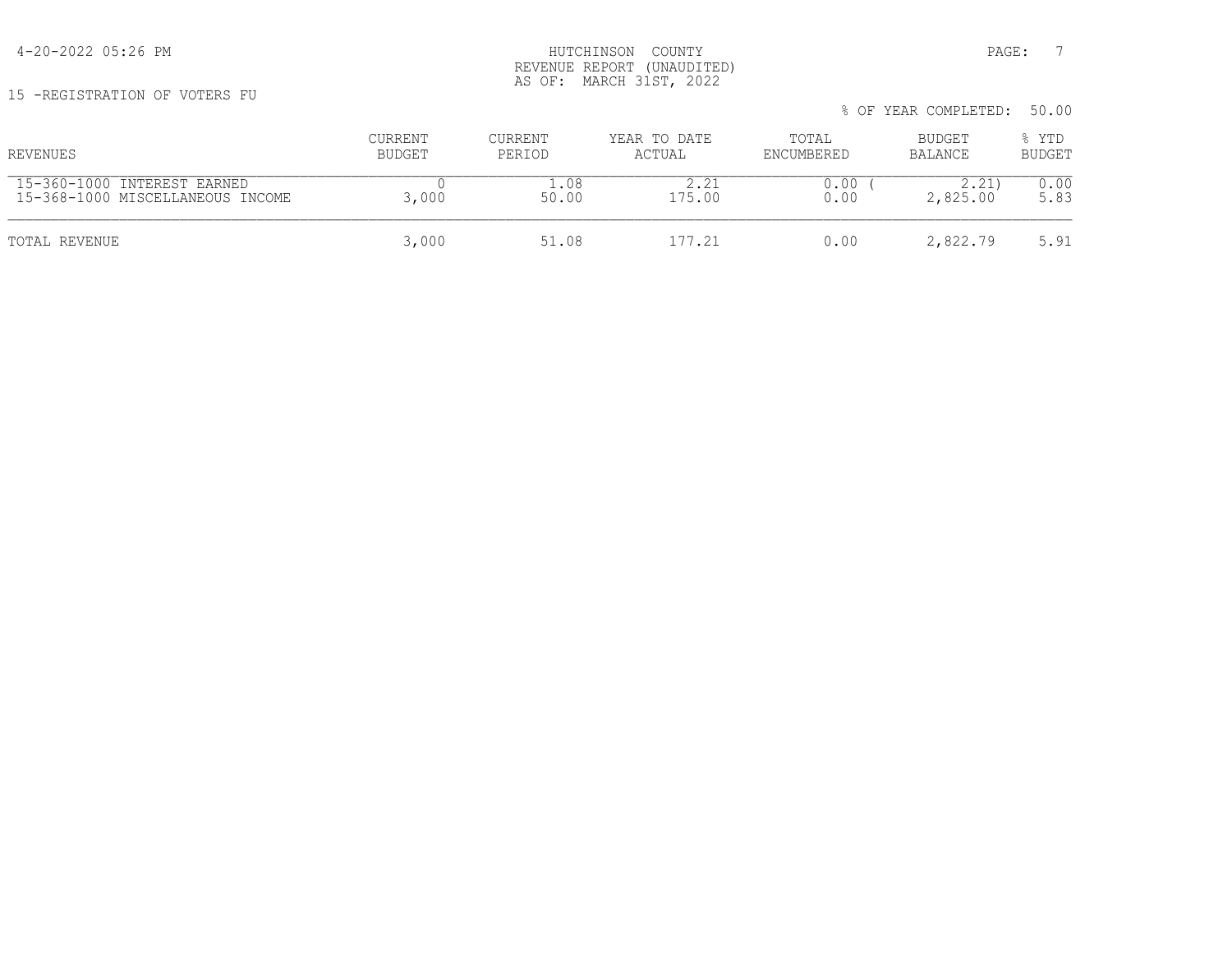4-20-2022 05:26 PM HUTCHINSON COUNTY PAGE: 8 REVENUE REPORT (UNAUDITED) AS OF: MARCH 31ST, 2022

17 -RECORDS MANAGEMENT AND PR

| REVENUES                                                                                   | CURRENT<br>BUDGET | CURRENT<br>PERIOD       | YEAR TO DATE<br>ACTUAL         | TOTAL<br>ENCUMBERED  | BUDGET<br>BALANCE                | % YTD<br><b>BUDGET</b> |
|--------------------------------------------------------------------------------------------|-------------------|-------------------------|--------------------------------|----------------------|----------------------------------|------------------------|
| 17-341-1000 COUNTY CLERK<br>17-360-1000 INTEREST ON INVESTMENTS<br>17-390-0000 TRANSFER IN | 27,000<br>150     | 477.00<br>38.26<br>0.00 | 7,296.89<br>60.32<br>31,514.57 | 0.00<br>0.00<br>0.00 | 19,703.11<br>89.68<br>31,514.57) | 27.03<br>40.21<br>0.00 |
| TOTAL REVENUE                                                                              | 27,150            | 515.26                  | 38,871.78                      | 0.00                 | 11,721.78)                       | 143.17                 |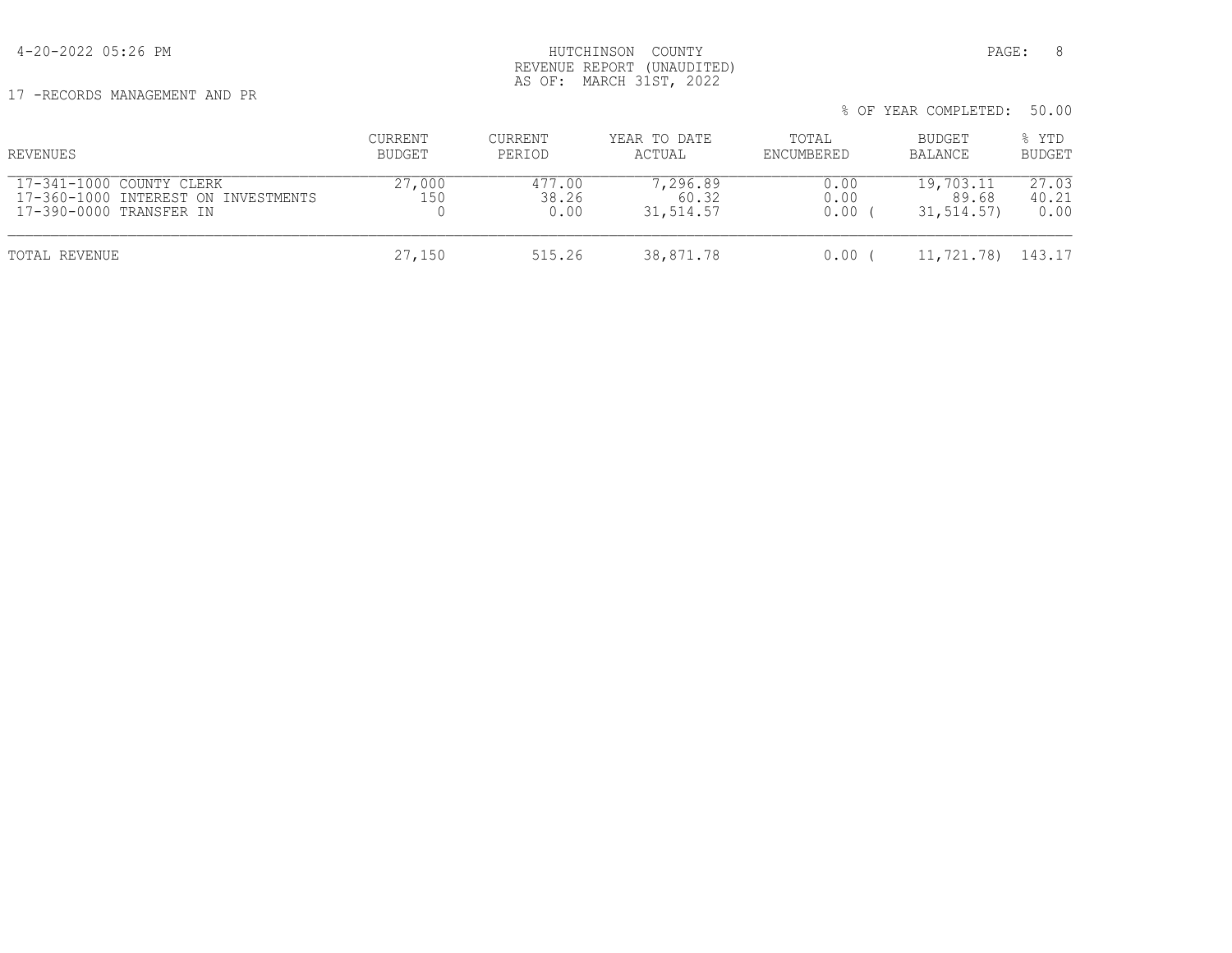# 4-20-2022 05:26 PM HUTCHINSON COUNTY PAGE: 9 REVENUE REPORT (UNAUDITED) AS OF: MARCH 31ST, 2022

18 -LAW LIBRARY FUND

| % OF YEAR COMPLETED: 50.00 |  |
|----------------------------|--|
|----------------------------|--|

| REVENUES                                                                                                                                                                       | CURRENT<br>BUDGET | <b>CURRENT</b><br>PERIOD               | YEAR TO DATE<br>ACTUAL                     | TOTAL<br>ENCUMBERED                  | <b>BUDGET</b><br><b>BALANCE</b>              | % YTD<br><b>BUDGET</b>                  |
|--------------------------------------------------------------------------------------------------------------------------------------------------------------------------------|-------------------|----------------------------------------|--------------------------------------------|--------------------------------------|----------------------------------------------|-----------------------------------------|
| 18-340-4000 COUNTY CLERK, LIBRARY FEES<br>18-340-7000 DISTRICT CLERK, LIBRARY FEE<br>18-360-1000 INTEREST ON INVESTMENTS<br>18-368-1000 MISCELLANEOUS<br>18-390-0000 TRANSFERS | 3,200<br>5,190    | 700.00<br>0.00<br>4.37<br>0.00<br>0.00 | 1,785.00<br>710.85<br>1.87<br>0.00<br>0.00 | 0.00<br>0.00<br>0.00<br>0.00<br>0.00 | 1,415.00<br>4,479.15<br>7.13<br>0.00<br>0.00 | 55.78<br>13.70<br>52.47<br>0.00<br>0.00 |
| TOTAL REVENUE                                                                                                                                                                  | 8,405             | 704.37                                 | 2,503.72                                   | 0.00                                 | 5,901.28                                     | 29.79                                   |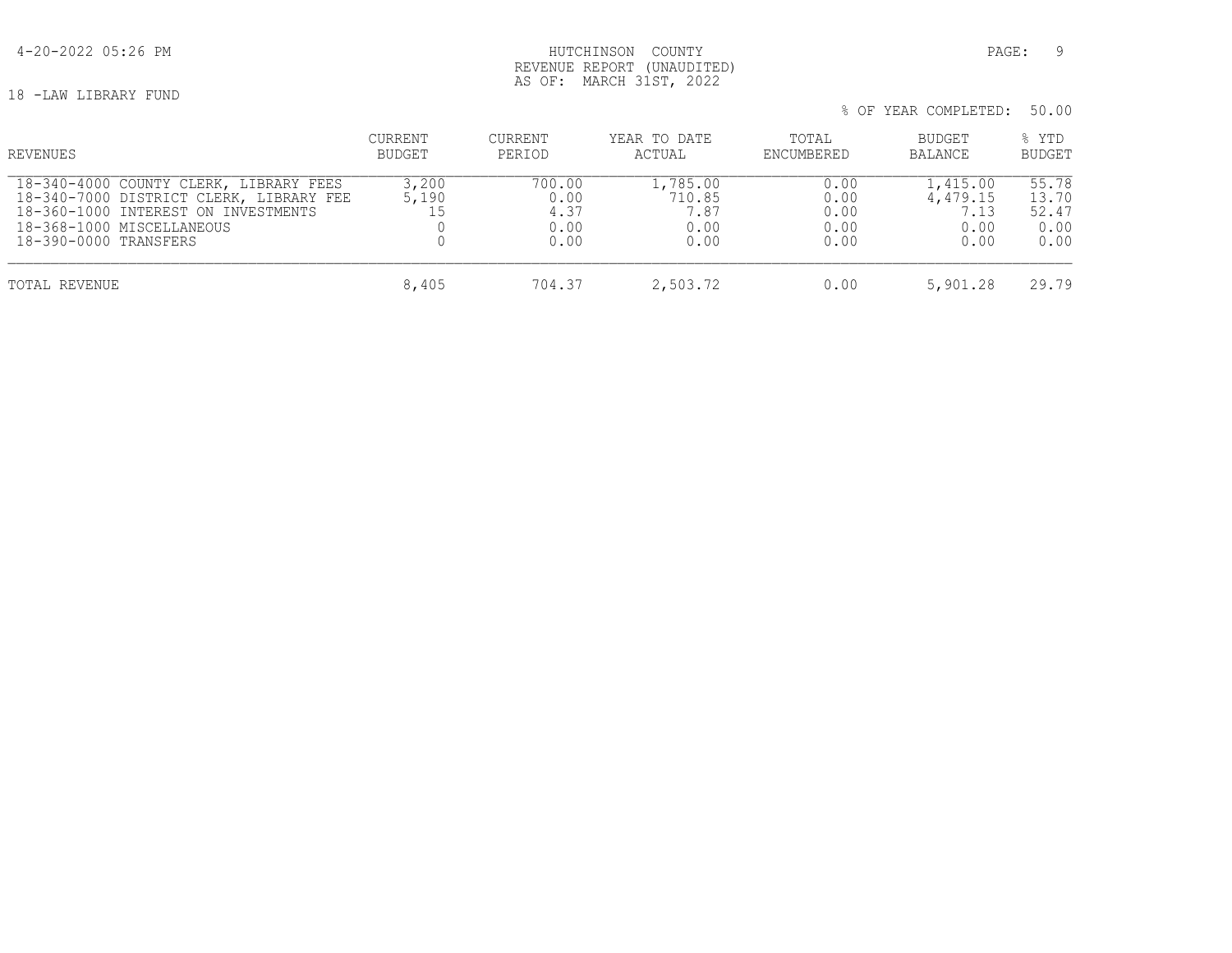# 4-20-2022 05:26 PM HUTCHINSON COUNTY PAGE: 10 REVENUE REPORT (UNAUDITED) AS OF: MARCH 31ST, 2022

19 -ADULT PROBATION, STATE

| <b>REVENUES</b>                         | <b>CURRENT</b> | CURRENT   | YEAR TO DATE | TOTAL      | <b>BUDGET</b> | % YTD         |
|-----------------------------------------|----------------|-----------|--------------|------------|---------------|---------------|
|                                         | BUDGET         | PERIOD    | ACTUAL       | ENCUMBERED | BALANCE       | <b>BUDGET</b> |
| 19-333-2000 RECEIPTS FROM STATE         | 97,152         | 32,146.00 | 80,722.00    | 0.00       | 16,430.00     | 83.09         |
| 19-333-2001 STATE, SAFP                 |                | 0.00      | 0.00         | 0.00       | 0.00          | 0.00          |
| 19-333-2002 DTP GRANT                   |                | 0.00      | 0.00         | 0.00       | 0.00          | 0.00          |
| 19-333-2003 PAYMENTS BY PARTICIPANTS    |                | 0.00      | 0.00         | 0.00       | 0.00          | 0.00          |
| 19-350-1000 PROBATION FEES              | 175,000        | 20,939.57 | 118,886.92   | 0.00       | 56, 113.08    | 67.94         |
| 19-350-1001 PAYMENTS BY PROGRAM PARTICI | 2,015          | 231.00    | 1,623.50     | 0.00       | 391.50        | 80.57         |
| 19-360-1000 INTEREST EARNED             |                | 19.50     | 41.72        | 0.00       | 41.72)        | 0.00          |
| 19-360-1002 INTEREST FROM CHECKING ACCO |                | 0.00      | 26.84        | 0.00       | 26.84)        | 0.00          |
| 19-368-1004 PRIOR YEAR                  | 125,543        | 0.00      | 0.00         | 0.00       | 125,543.00    | 0.00          |
| 19-368-1010 OTHER REVENUE               | 2,500          | 5,347.00  | 7,321.00     | $0.00$ (   | 4,821.00)     | 292.84        |
| 19-390-0000 TRANSFERS, OTHER COUNTY REV |                | 0.00      | 0.00         | 0.00       | 0.00          | 0.00          |
| TOTAL REVENUE                           | 402,210        | 58,683.07 | 208,621.98   | 0.00       | 193,588.02    | 51.87         |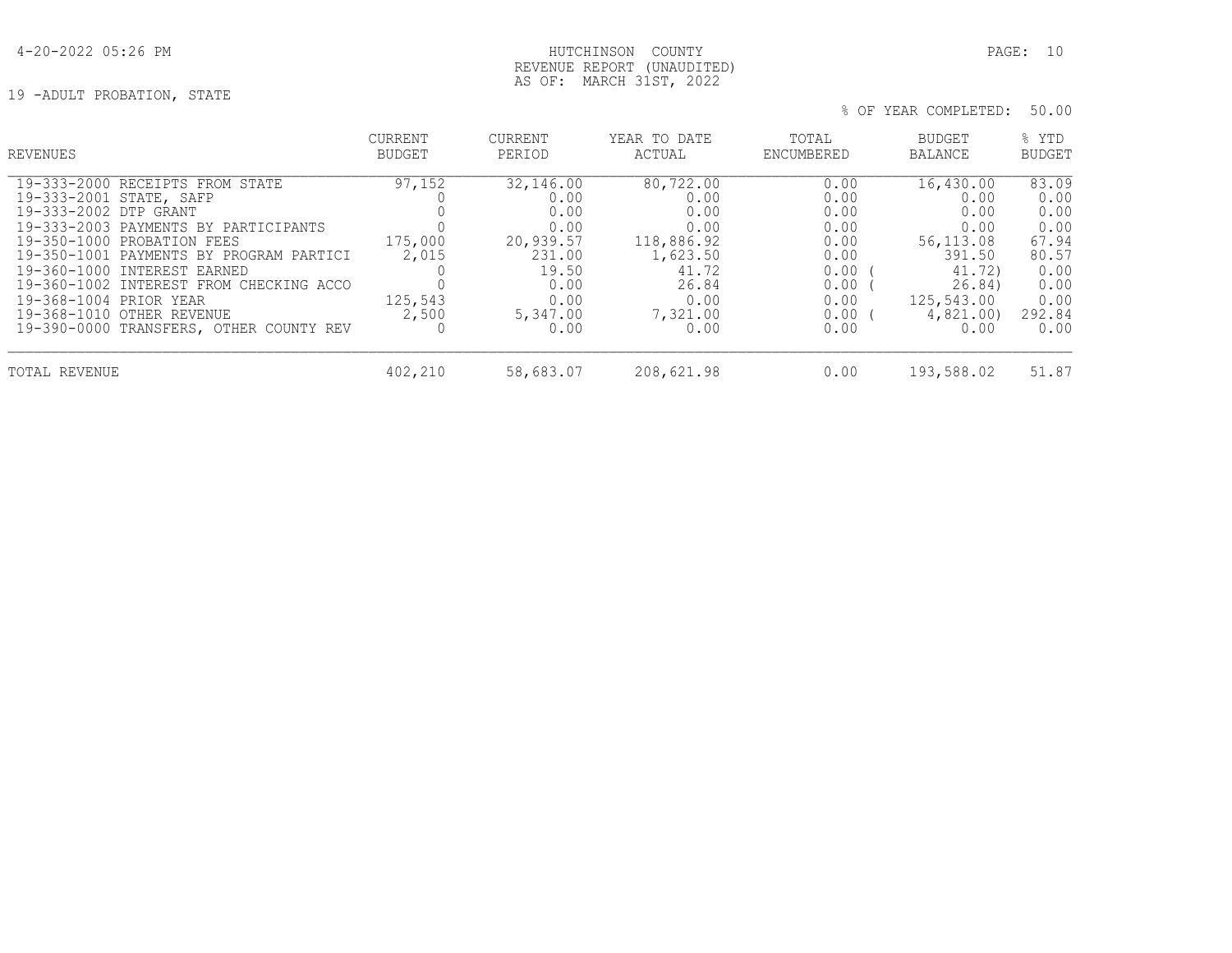20 -COMMUNITY CORRECTION PROG

| REVENUES                                | CURRENT<br>BUDGET | CURRENT<br>PERIOD | YEAR TO DATE<br>ACTUAL | TOTAL<br>ENCUMBERED | BUDGET<br><b>BALANCE</b> | % YTD<br><b>BUDGET</b> |
|-----------------------------------------|-------------------|-------------------|------------------------|---------------------|--------------------------|------------------------|
| 20-333-2000 STATE AID PSIR.DIV          | 56,274            | 14,069.00         | 42,207.00              | 0.00                | 14,067.00                | 75.00                  |
| 20-333-2001 STATE AID ED/RES            |                   | 0.00              | 0.00                   | 0.00                | 0.00                     | 0.00                   |
| 20-333-2080 CARRYOVER                   |                   | 0.00              | 0.00                   | 0.00                | 0.00                     | 0.00                   |
| 20-333-2090 MISCELLANEOUS               |                   | 0.00              | 0.00                   | 0.00                | 0.00                     | 0.00                   |
| 20-360-1000 INTEREST EARNED ON INVESTME |                   | 0.00              | 0.00                   | 0.00                | 0.00                     | 0.00                   |
| 20-368-1004 PRIOR YEAR                  |                   | 0.00              | 0.00                   | 0.00                | 0.00                     | 0.00                   |
| 20-390-0000 INTERFUND TRANSFER FROM SUP | 3,873             | 0.00              | 0.00                   | 0.00                | 3,873.00                 | 0.00                   |
| TOTAL REVENUE                           | 60,147            | 14,069.00         | 42,207.00              | 0.00                | 17,940.00                | 70.17                  |

AS OF: MARCH 31ST, 2022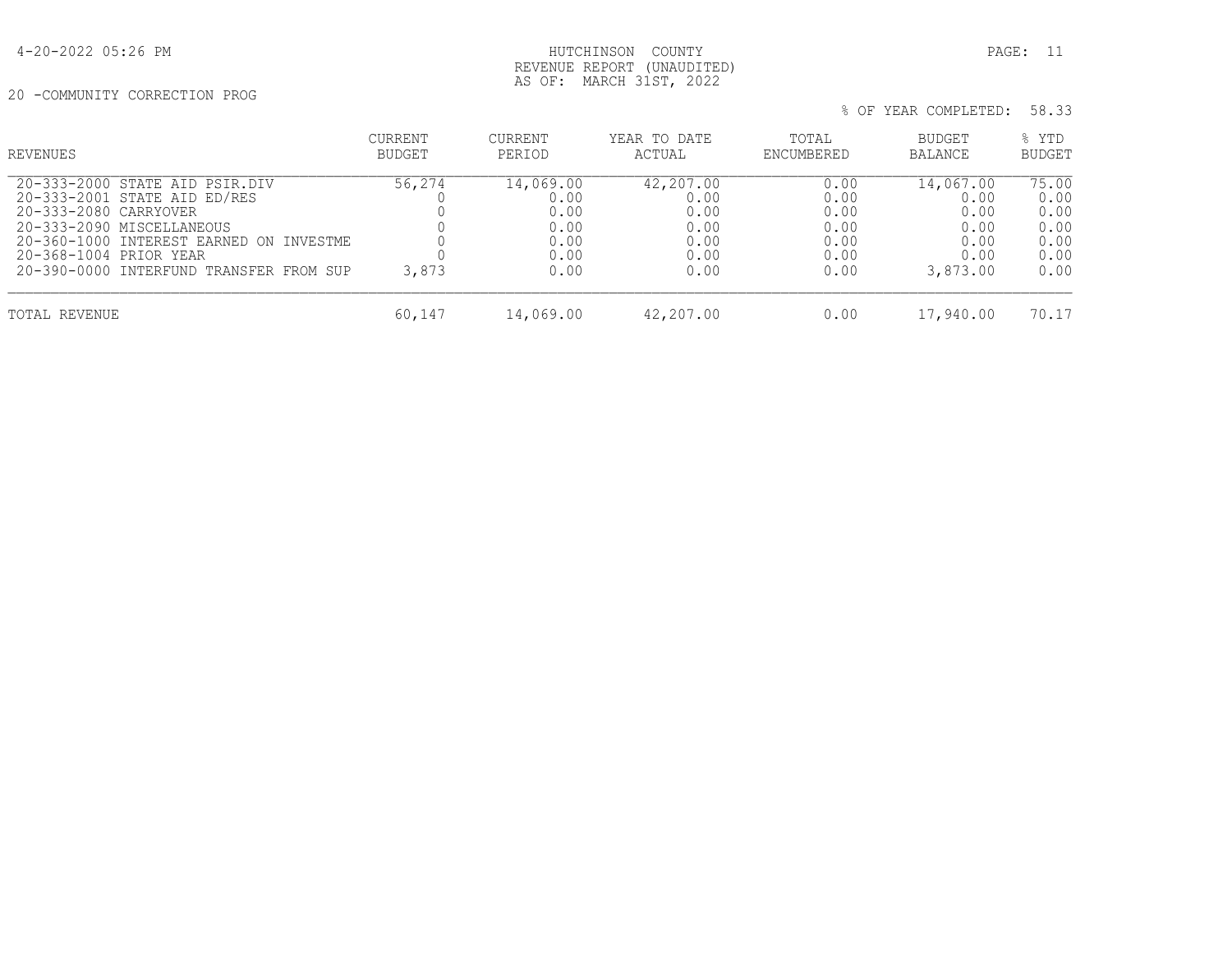21 -JUVENILE STATE

# 4-20-2022 05:26 PM HUTCHINSON COUNTY PAGE: 12 REVENUE REPORT (UNAUDITED) AS OF: MARCH 31ST, 2022

| REVENUES                                                                                                               | CURRENT<br>BUDGET | CURRENT<br>PERIOD                 | YEAR TO DATE<br>ACTUAL                 | TOTAL<br>ENCUMBERED          | BUDGET<br>BALANCE                 | % YTD<br>BUDGET                 |
|------------------------------------------------------------------------------------------------------------------------|-------------------|-----------------------------------|----------------------------------------|------------------------------|-----------------------------------|---------------------------------|
| 21-333-3000 STATE COMPTROLLER<br>21-333-3001 STATE - GRANT R<br>21-360-1000 INTEREST EARNED<br>21-390-0000 TRANSFER IN | 219,755<br>2,132  | 36,624.00<br>0.00<br>3.76<br>0.00 | 146,503.00<br>2,132.33<br>6.86<br>0.00 | 0.00<br>0.00<br>0.00<br>0.00 | 73,252.00<br>0.00<br>6.86<br>0.00 | 66.67<br>100.00<br>0.00<br>0.00 |
| TOTAL REVENUE                                                                                                          | 221,887           | 36,627.76                         | 148,642.19                             | 0.00                         | 73,245.14                         | 66.99                           |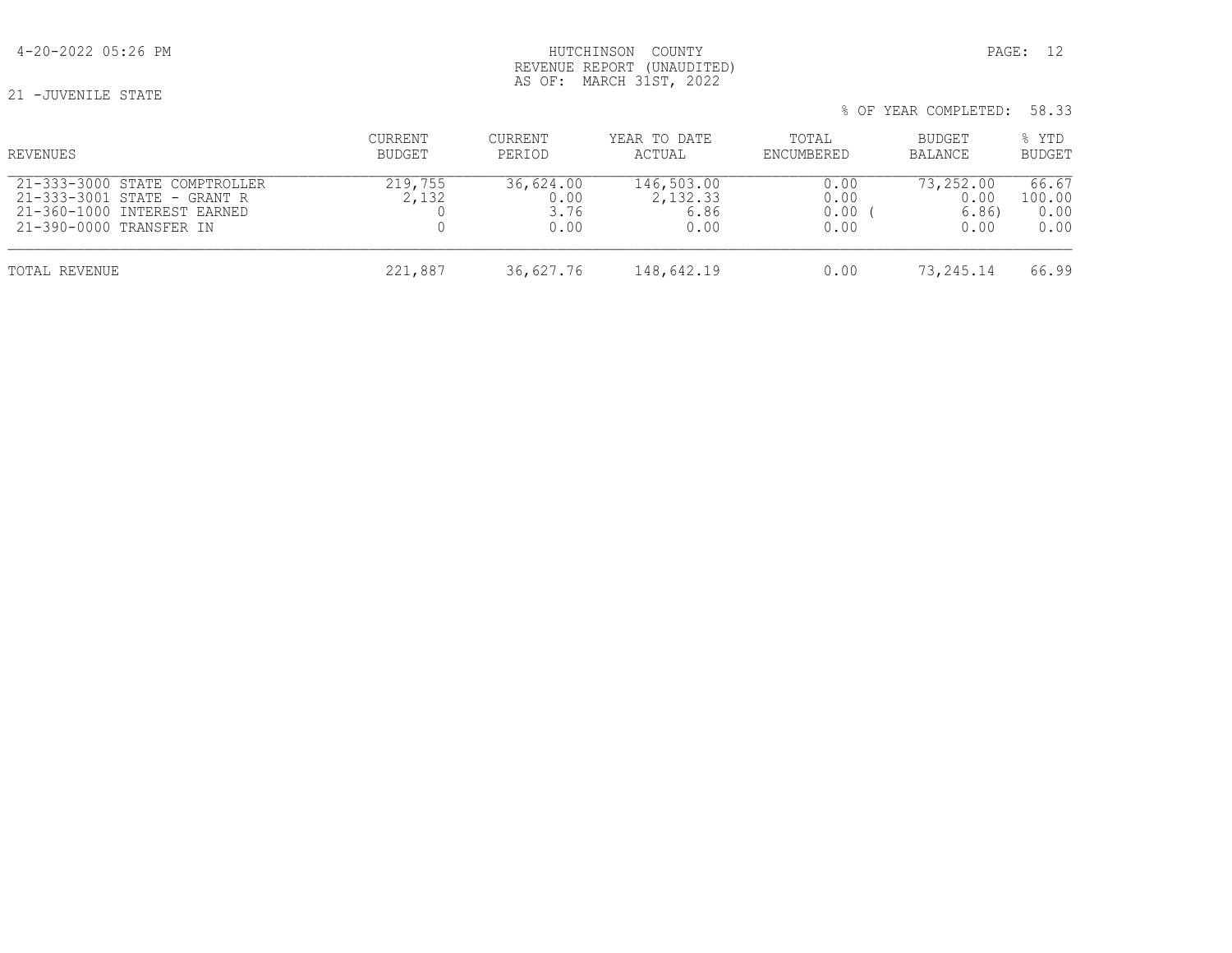# 4-20-2022 05:26 PM HUTCHINSON COUNTY PAGE: 13 REVENUE REPORT (UNAUDITED) AS OF: MARCH 31ST, 2022

24 -COURT REPORTER

| % OF YEAR COMPLETED: 58.33 |  |
|----------------------------|--|
|----------------------------|--|

| REVENUES                                                                                                                                                                      | CURRENT<br><b>BUDGET</b> | CURRENT<br>PERIOD                      | YEAR TO DATE<br>ACTUAL                     | TOTAL<br>ENCUMBERED                  | BUDGET<br><b>BALANCE</b>                    | % YTD<br><b>BUDGET</b>                   |
|-------------------------------------------------------------------------------------------------------------------------------------------------------------------------------|--------------------------|----------------------------------------|--------------------------------------------|--------------------------------------|---------------------------------------------|------------------------------------------|
| 24-340-4000 C. CLK COURT REPORTER FEES<br>24-340-7000 D. CLK COURT REPORTER FEES<br>24-360-1000 INTEREST ON INVESTMENTS<br>24-368-1000 MISCELLANEOUS<br>24-390-0000 TRANSFERS | 330<br>3,400             | 521.21<br>0.00<br>1.76<br>0.00<br>0.00 | 1,071.41<br>533.17<br>2.99<br>0.00<br>0.00 | 0.00<br>0.00<br>0.00<br>0.00<br>0.00 | 741.41)<br>2,866.83<br>3.01<br>0.00<br>0.00 | 324.67<br>15.68<br>49.83<br>0.00<br>0.00 |
| TOTAL REVENUE                                                                                                                                                                 | 3,736                    | 522.97                                 | 1,607.57                                   | 0.00                                 | 2,128.43                                    | 43.03                                    |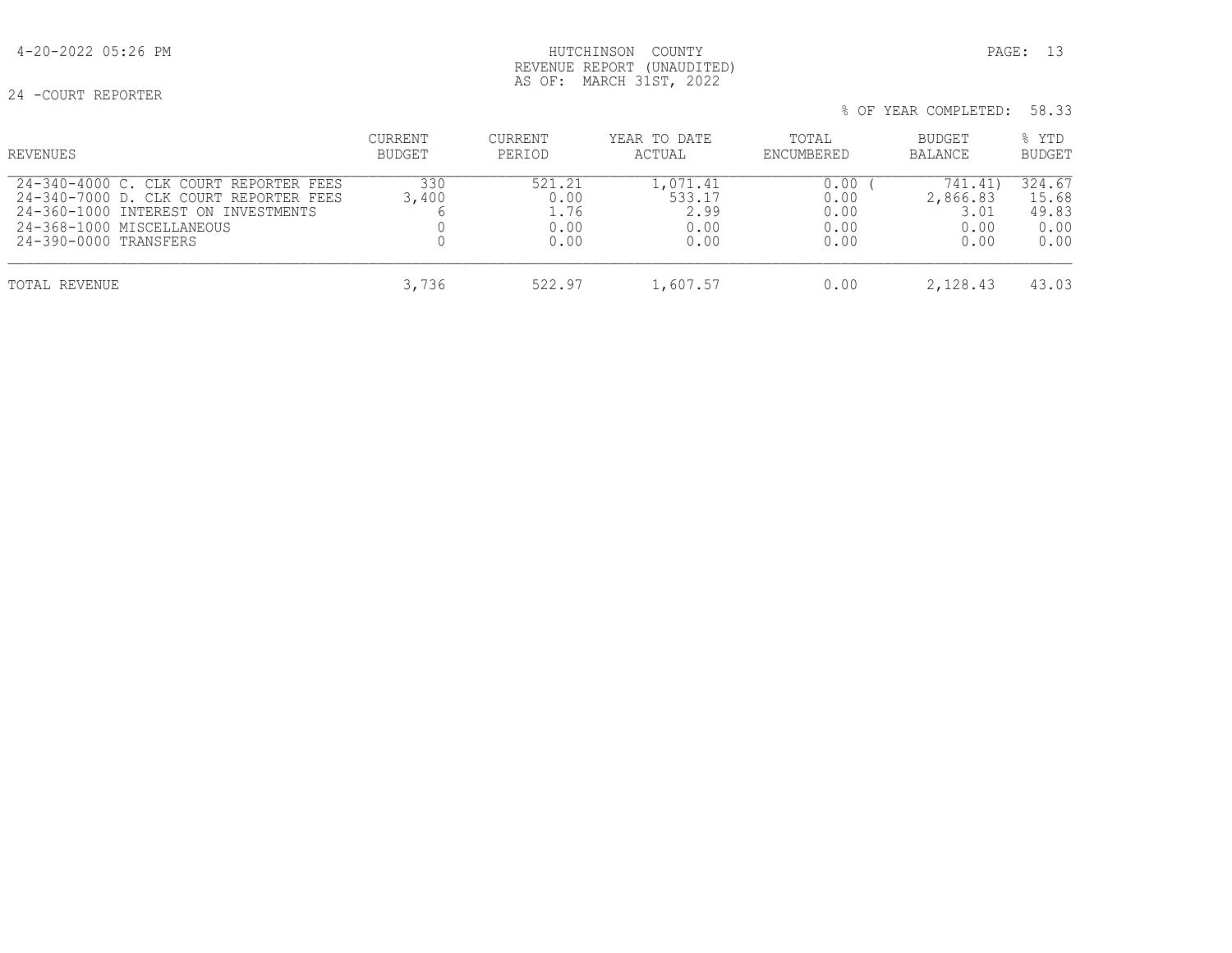25 -JUVENILE GRANT C

| REVENUES                      | <b>CURRENT</b> | <b>CURRENT</b> | YEAR TO DATE | TOTAL      | BUDGET  | % YTD         |
|-------------------------------|----------------|----------------|--------------|------------|---------|---------------|
|                               | BUDGET         | PERIOD         | ACTUAL       | ENCUMBERED | BALANCE | <b>BUDGET</b> |
| 25-333-3000 STATE COMPTROLLER |                | 0.00           | 0.00         | 0.00       | 0.00    | 0.00          |
| 25-360-1000 INTEREST EARNED   |                | 0.00           | 0.00         | 0.00       | 0.00    | 0.00          |
| 25-390-0000 TRANSFER IN       |                | 0.00           | 0.00         | 0.00       | 0.00    | 0.00          |
| TOTAL REVENUE                 |                | 0.00           | 0.00         | 0.00       | 0.00    | 0.00          |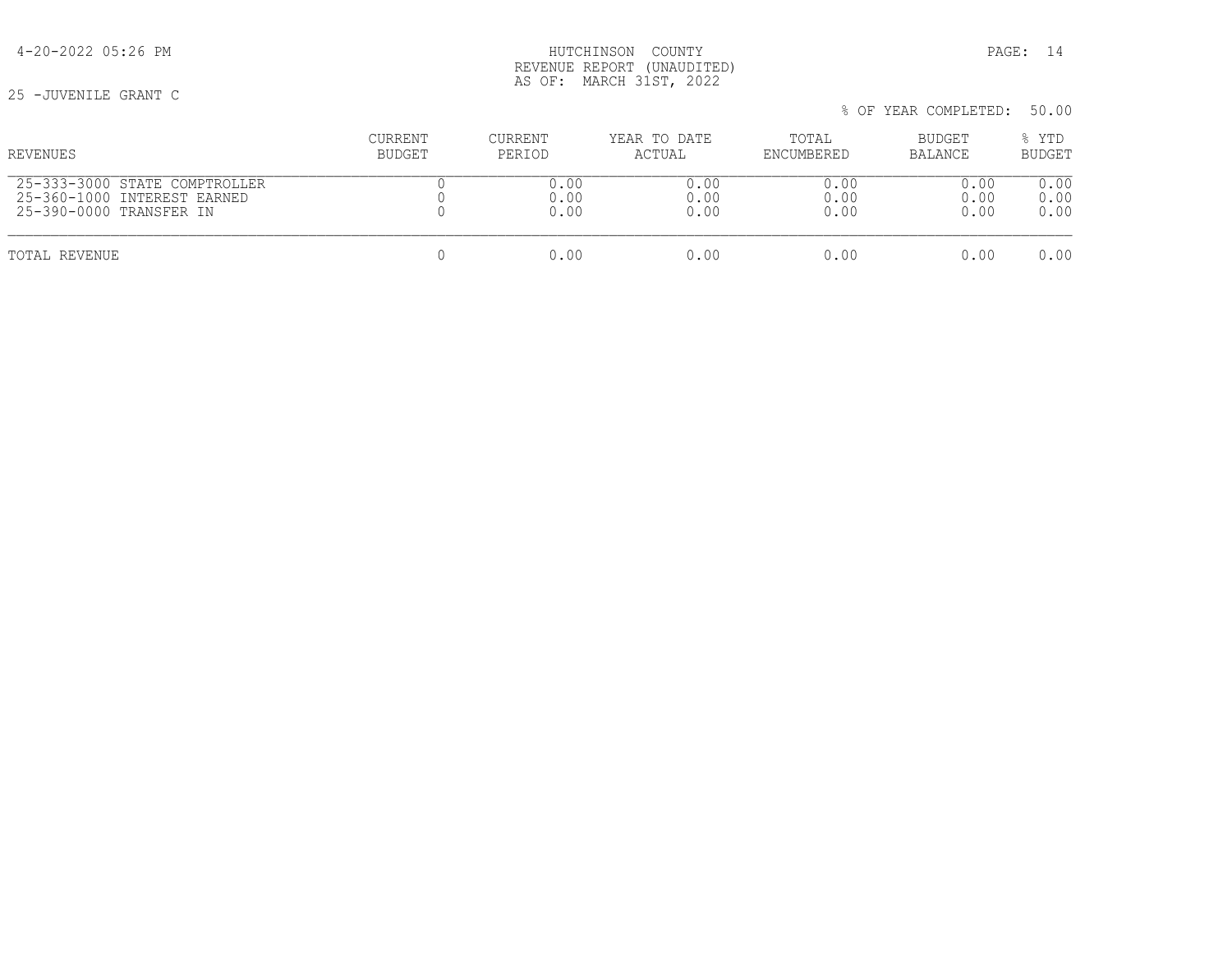# 4-20-2022 05:26 PM HUTCHINSON COUNTY PAGE: 15 REVENUE REPORT (UNAUDITED) AS OF: MARCH 31ST, 2022

26 -JUVENILE SPECIAL

| % OF YEAR COMPLETED: 58.33 |  |
|----------------------------|--|
|----------------------------|--|

| REVENUES                                                                                                                             | CURRENT<br>BUDGET | CURRENT<br>PERIOD      | YEAR TO DATE<br>ACTUAL           | TOTAL<br>ENCUMBERED          | <b>BUDGET</b><br><b>BALANCE</b> | % YTD<br><b>BUDGET</b>        |
|--------------------------------------------------------------------------------------------------------------------------------------|-------------------|------------------------|----------------------------------|------------------------------|---------------------------------|-------------------------------|
| 26-350-1000 PROBATION FEES<br>26-360-1000 INTEREST INVESTMENTS<br>26-360-1002 INTEREST FROM CHECKING ACCO<br>26-390-0000 TRANSFER IN | 2,000             | 340.00<br>0.00<br>0.00 | 1,585.00<br>9.36<br>0.00<br>0.00 | 0.00<br>0.00<br>0.00<br>0.00 | 415.00<br>9.36<br>0.00<br>0.00  | 79.25<br>0.00<br>0.00<br>0.00 |
| TOTAL REVENUE                                                                                                                        | 2,000             | 345.11                 | 1,594.36                         | 0.00                         | 405.64                          | 79.72                         |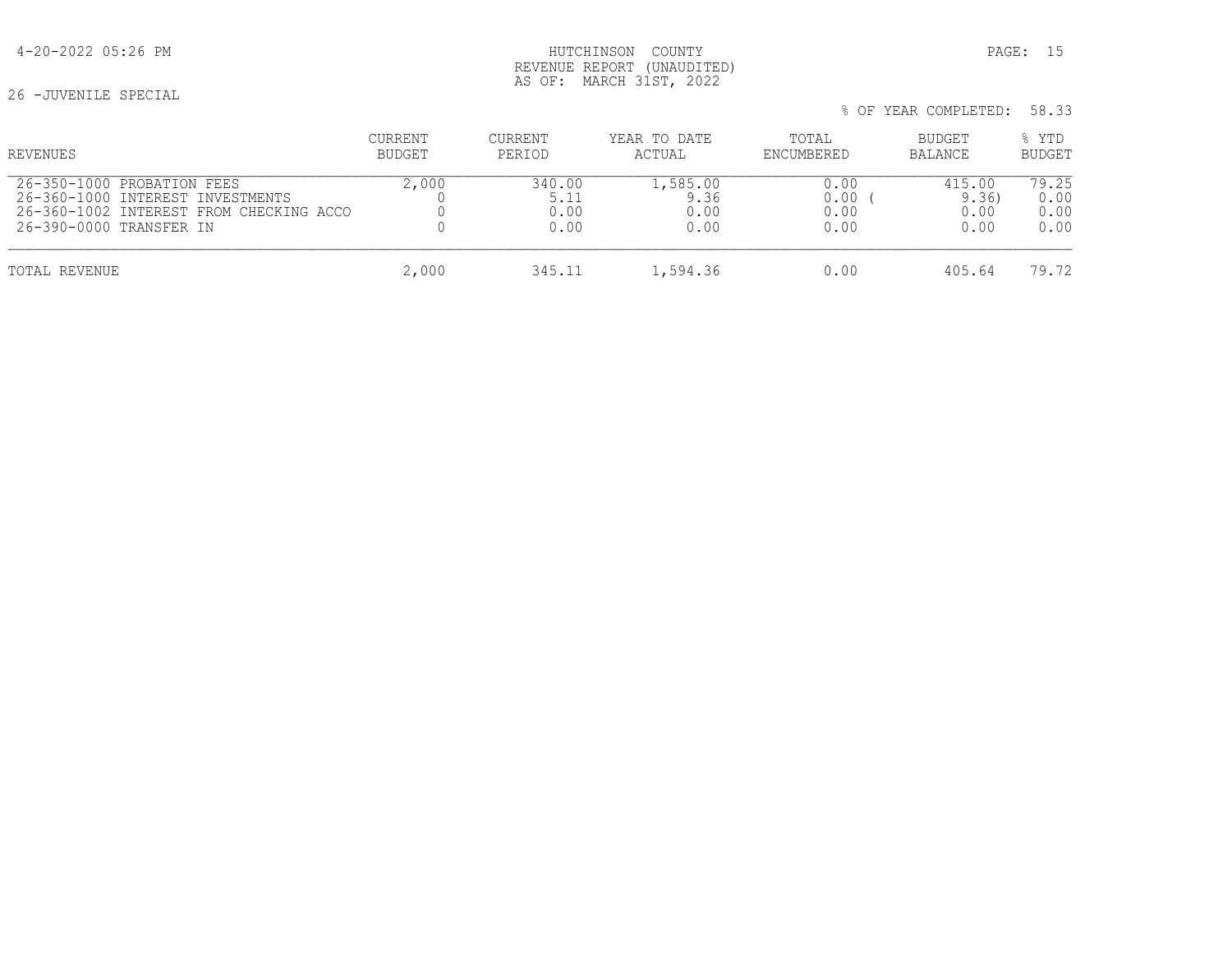# 4-20-2022 05:26 PM HUTCHINSON COUNTY PAGE: 16 REVENUE REPORT (UNAUDITED) AS OF: MARCH 31ST, 2022

27 -CHILD SUPPORT - DISTRICT

| <b>REVENUES</b>                                                                                                            | CURRENT<br>BUDGET | CURRENT<br>PERIOD            | YEAR TO DATE<br>ACTUAL        | TOTAL<br>ENCUMBERED          | BUDGET<br>BALANCE             | % YTD<br><b>BUDGET</b>        |
|----------------------------------------------------------------------------------------------------------------------------|-------------------|------------------------------|-------------------------------|------------------------------|-------------------------------|-------------------------------|
| $27-340-7000$ CHILD SUPPORT<br>27-360-1000 INTEREST ON INVESTMENTS<br>27-368-1000 MISCELLANEOUS<br>27-390-0000 TRANSFER IN | 100<br>10         | 0.00<br>0.03<br>0.00<br>0.00 | 36.32<br>0.03<br>0.00<br>0.00 | 0.00<br>0.00<br>0.00<br>0.00 | 63.68<br>9.97<br>0.00<br>0.00 | 36.32<br>0.30<br>0.00<br>0.00 |
| TOTAL REVENUE                                                                                                              | 110               | 0.03                         | 36.35                         | 0.00                         | 73.65                         | 33.05                         |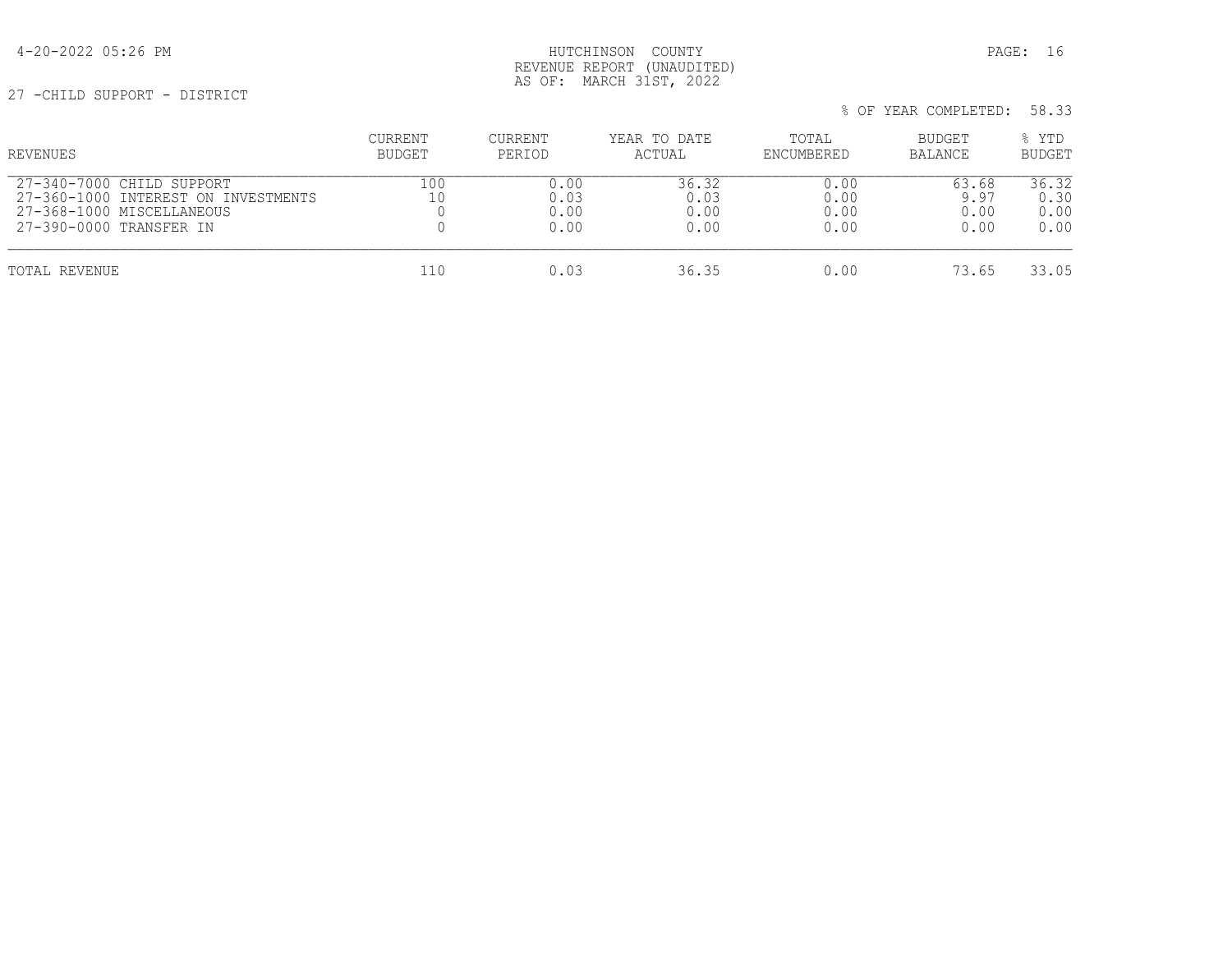29 -RECORDS ARCHIVE FUND

| % OF YEAR COMPLETED: 50.00 |  |
|----------------------------|--|
|----------------------------|--|

| REVENUES                                                                                                                                                                                                      | CURRENT<br>BUDGET            | CURRENT<br>PERIOD                                     | YEAR TO DATE<br>ACTUAL                                 | TOTAL<br>ENCUMBERED                          | <b>BUDGET</b><br>BALANCE                                 | % YTD<br><b>BUDGET</b>                           |
|---------------------------------------------------------------------------------------------------------------------------------------------------------------------------------------------------------------|------------------------------|-------------------------------------------------------|--------------------------------------------------------|----------------------------------------------|----------------------------------------------------------|--------------------------------------------------|
| 29-340-4000 COUNTY CLERK ARCHIVE FEES<br>29-340-4001 VITAL ARCHIVE<br>29-340-7000 DISTRICT CLERK ARCHIVE FEES<br>29-360-1000 INTEREST ON INVESTMENTS<br>29-368-1000 MISCELLANEOUS<br>29-390-0000 TRANSFERS IN | 26,600<br>550<br>3,600<br>95 | 3,661.00<br>13.00)<br>118.87<br>30.56<br>0.00<br>0.00 | 14,776.00<br>131.00<br>777.71<br>50.65<br>0.00<br>0.00 | 0.00<br>0.00<br>0.00<br>0.00<br>0.00<br>0.00 | 11,824.00<br>419.00<br>2,822.29<br>44.35<br>0.00<br>0.00 | 55.55<br>23.82<br>21.60<br>53.32<br>0.00<br>0.00 |
| TOTAL REVENUE                                                                                                                                                                                                 | 30,845                       | 3,797.43                                              | 15,735.36                                              | 0.00                                         | 15,109.64                                                | 51.01                                            |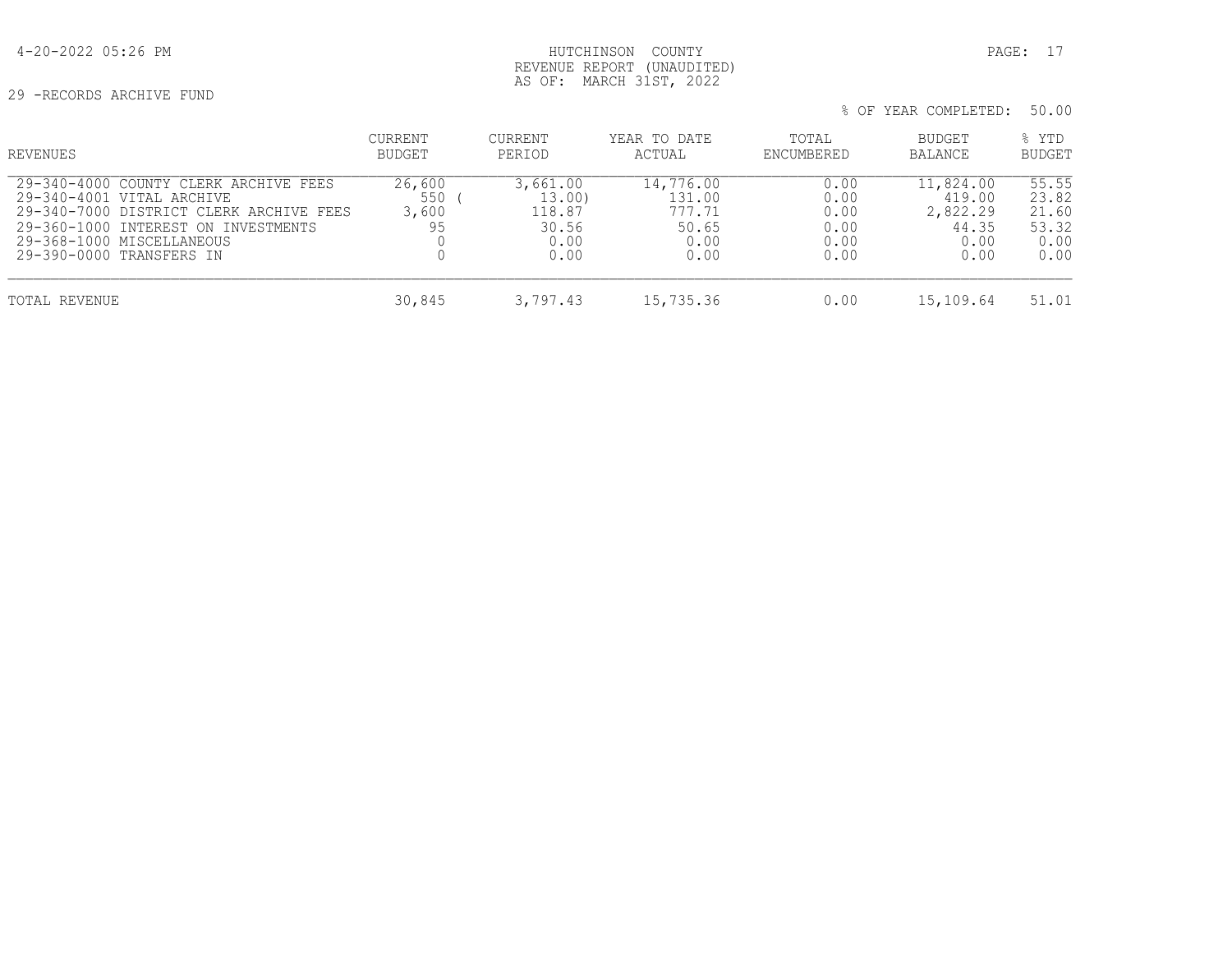4-20-2022 05:26 PM HUTCHINSON COUNTY PAGE: 18 REVENUE REPORT (UNAUDITED) AS OF: MARCH 31ST, 2022

30 -COUNTY ATTORNEY CHECK FEE

| REVENUES                                                                                                   | CURRENT<br>BUDGET | CURRENT<br>PERIOD     | YEAR TO DATE<br>ACTUAL | TOTAL<br>ENCUMBERED  | BUDGET<br>BALANCE       | % YTD<br><b>BUDGET</b> |
|------------------------------------------------------------------------------------------------------------|-------------------|-----------------------|------------------------|----------------------|-------------------------|------------------------|
| 30-340-3000 FEES OF OFFICE, HOT CHECK<br>30-360-1000 INTEREST EARNINGS<br>30-368-1000 MISCELLANEOUS INCOME | 400<br>30         | 15.00<br>5.15<br>0.00 | 15.00<br>8.97<br>0.00  | 0.00<br>0.00<br>0.00 | 385.00<br>21.03<br>0.00 | 3.75<br>29.90<br>0.00  |
| TOTAL REVENUE                                                                                              | 430               | 20.15                 | 23.97                  | 0.00                 | 406.03                  | 5.57                   |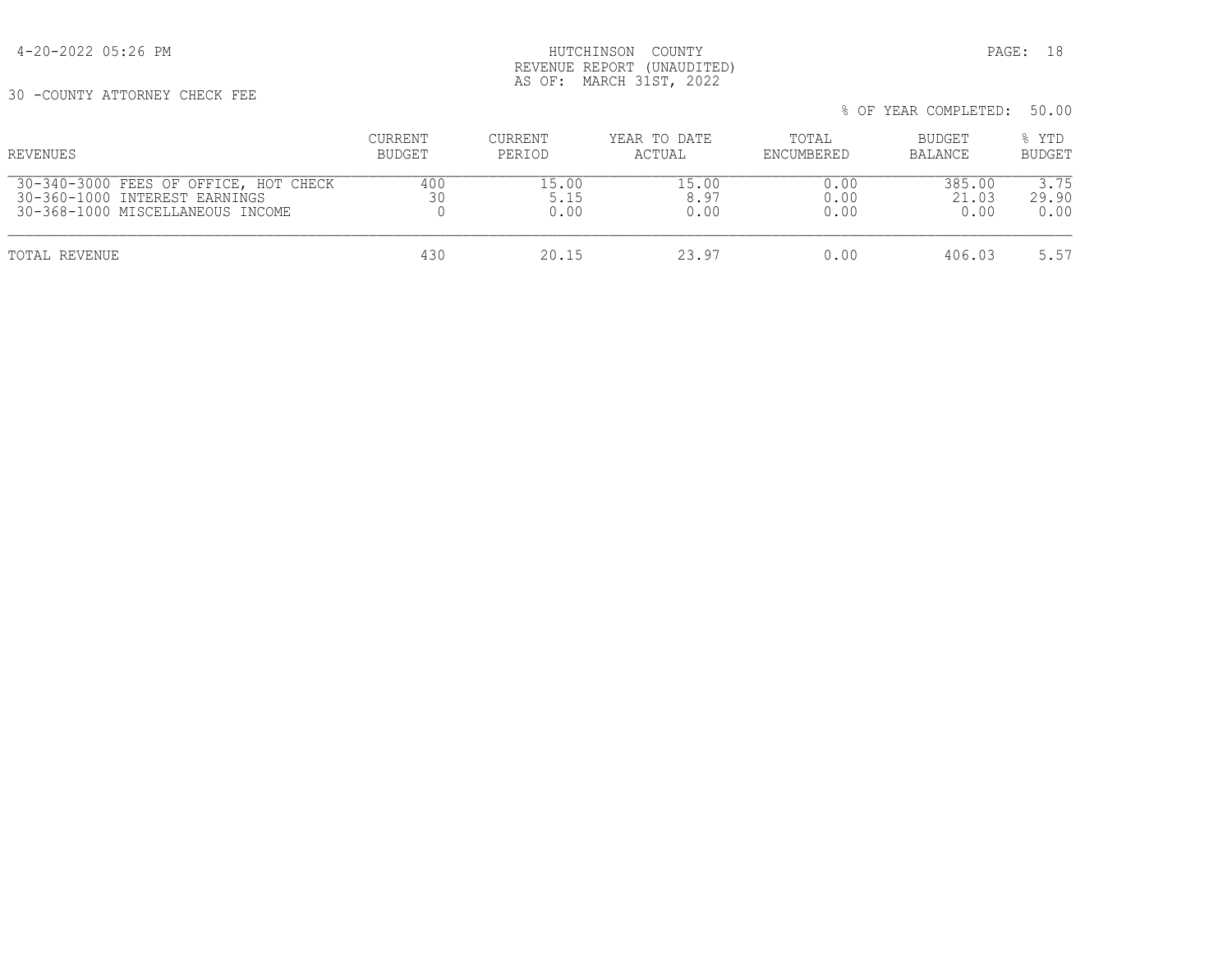4-20-2022 05:26 PM HUTCHINSON COUNTY PAGE: 19 REVENUE REPORT (UNAUDITED) AS OF: MARCH 31ST, 2022

31 -DISTRICT ATTORNEY CHECK F

|                                                                                |                          |                   |                        |                     | % OF YEAR COMPLETED: 50.00 |                        |  |
|--------------------------------------------------------------------------------|--------------------------|-------------------|------------------------|---------------------|----------------------------|------------------------|--|
| REVENUES                                                                       | CURRENT<br><b>BUDGET</b> | CURRENT<br>PERIOD | YEAR TO DATE<br>ACTUAL | TOTAL<br>ENCUMBERED | <b>BUDGET</b><br>BALANCE   | % YTD<br><b>BUDGET</b> |  |
| 31-340-6000 FEES OF OFFICE, DISTRICT AT<br>31-360-1000 INTEREST ON INVESTMENTS |                          | 0.00              |                        | J.OO<br>∩∩          | 16'                        |                        |  |

| AT ALO AGAG TUUN OL OLLIOU, DIGINICI AI<br>31-360-1000 INTEREST ON INVESTMENTS | <u>v.vv</u> | ◡.◡◡ | <u>v.vv</u><br>).OO | <u>v.vv</u><br>2.16) | <u>v.vv</u><br>0.00 |
|--------------------------------------------------------------------------------|-------------|------|---------------------|----------------------|---------------------|
| TOTAL REVENUE                                                                  |             |      | 0.00                | 2.16)                | 0.00                |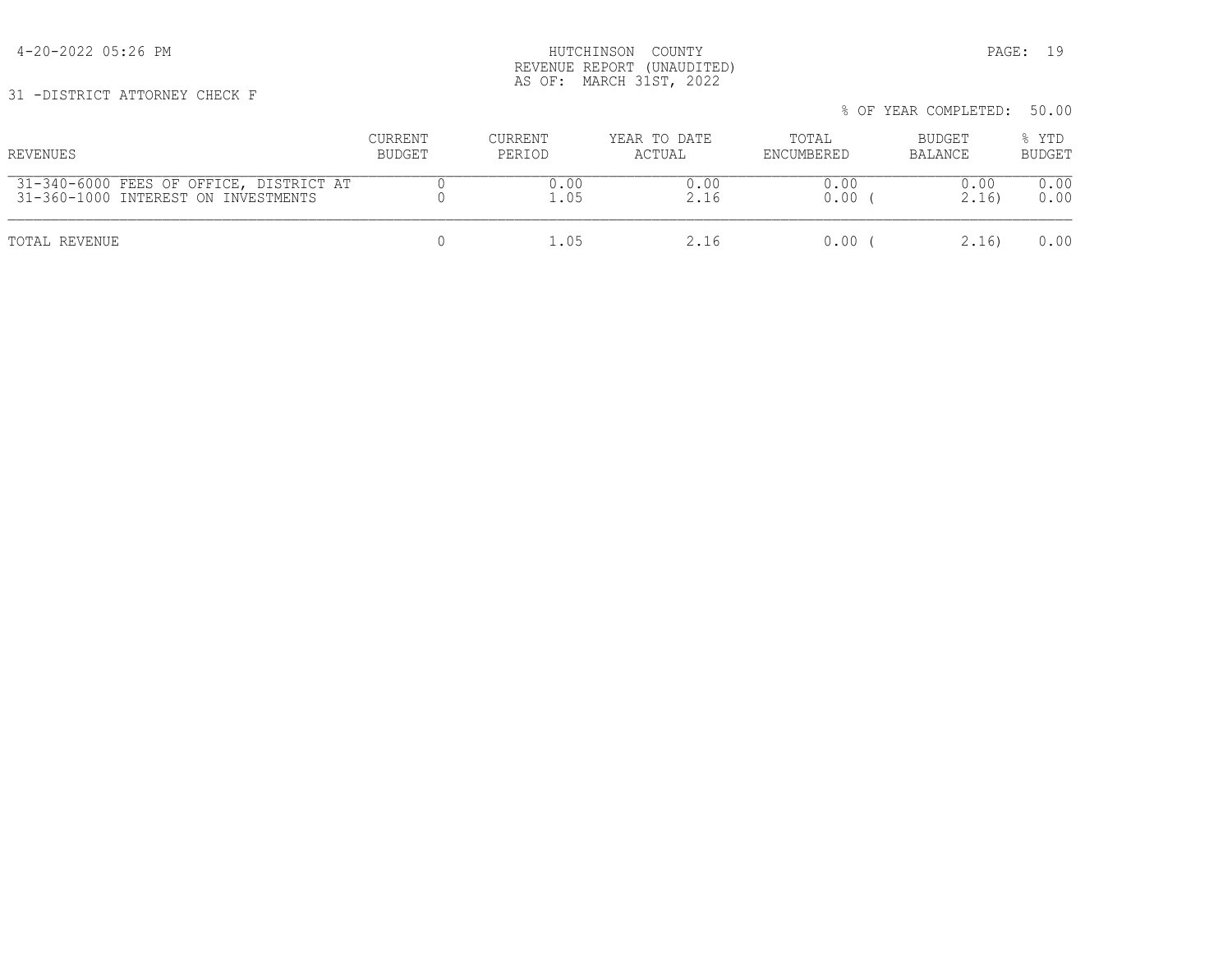# 4-20-2022 05:26 PM HUTCHINSON COUNTY PAGE: 20 REVENUE REPORT (UNAUDITED) AS OF: MARCH 31ST, 2022

32 -D. A. FORFEITURE FUND

| REVENUES                                | CURRENT       | CURRENT | YEAR TO DATE | TOTAL      | BUDGET         | % YTD         |
|-----------------------------------------|---------------|---------|--------------|------------|----------------|---------------|
|                                         | <b>BUDGET</b> | PERIOD  | ACTUAL       | ENCUMBERED | <b>BALANCE</b> | <b>BUDGET</b> |
| 32-340-6000 FEES OF OFFICE, D. A. FORFE |               | 0.00    | 0.00         | 0.00       | 0.00           | 0.00          |
| 32-350-3000 FORFEITURE FUNDS            |               | 0.00    | 0.00         | 0.00       | 0.00           | 0.00          |
| 32-360-1000 INTEREST EARNINGS INVESTMEN |               | 0.15    | 0.15         | 0.00       | 0.15)          | 0.00          |
| 32-390-0000 D. A. FORFEITURE TRANSFERS  |               | 0.00    | 0.00         | 0.00       | 0.00           | 0.00          |
| TOTAL REVENUE                           |               | 0.15    | 0.15         | 0.00       | 0.15           | 0.00          |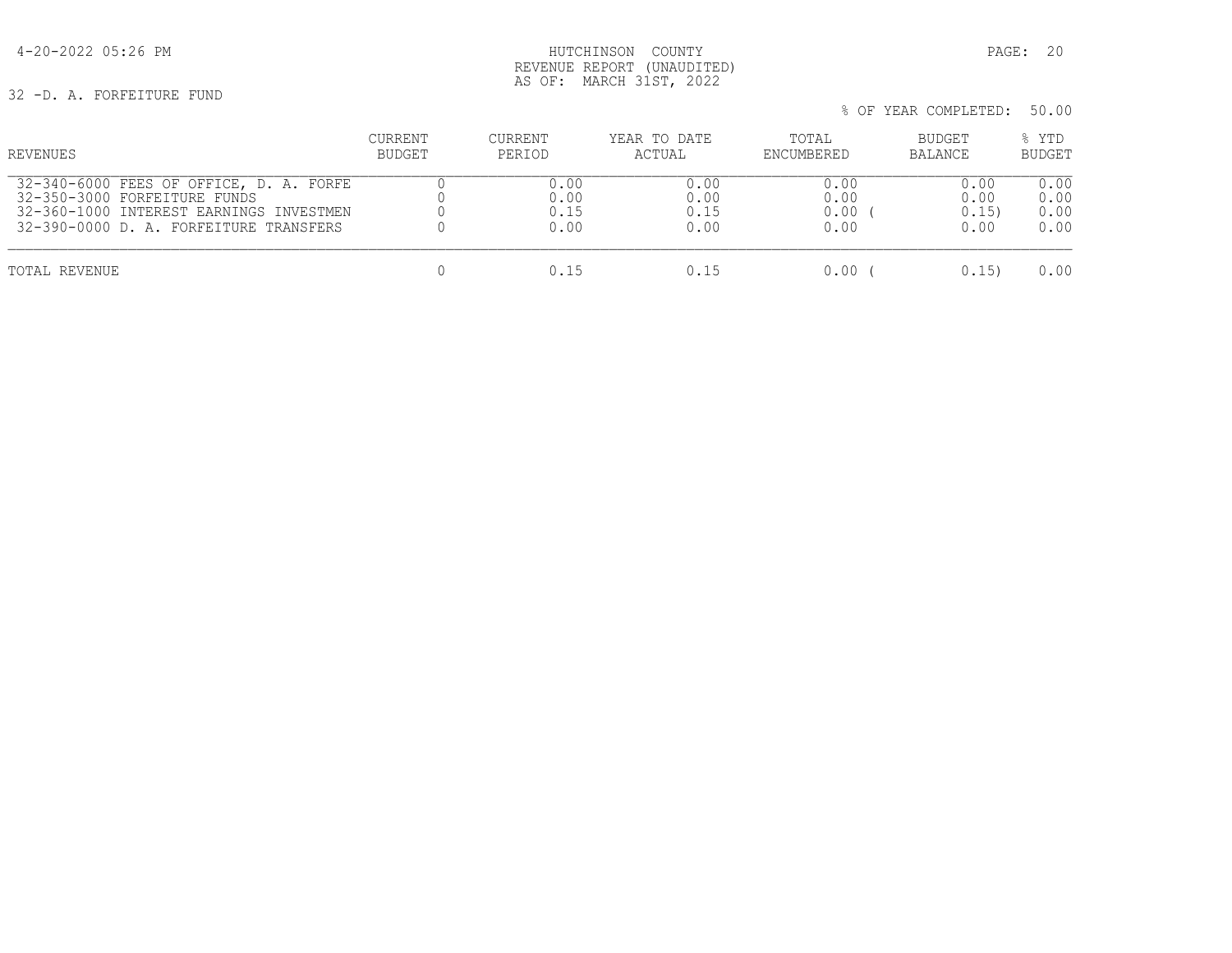# 4-20-2022 05:26 PM HUTCHINSON COUNTY PAGE: 21 REVENUE REPORT (UNAUDITED) AS OF: MARCH 31ST, 2022

33 -SHERIFF FORFEITURE

| REVENUES                                | CURRENT       | CURRENT | YEAR TO DATE | TOTAL      | BUDGET  | % YTD         |
|-----------------------------------------|---------------|---------|--------------|------------|---------|---------------|
|                                         | <b>BUDGET</b> | PERIOD  | ACTUAL       | ENCUMBERED | BALANCE | <b>BUDGET</b> |
| 33-340-2000 FEES OF OFFICE, SHERIFF FOR |               | 0.00    | 0.00         | 0.00       | 0.00    | 0.00          |
| 33-352-1000 FORFEITURE OR SEIZER        |               | 0.00    | 0.00         | 0.00       | 0.00    | 0.00          |
| 33-360-1000 INTEREST INVESTMENTS        |               | 0.18    | 0.18         | 0.00       | 0.18    | 0.00          |
| TOTAL REVENUE                           |               | 0.18    | 0.18         | 0.00       | 0.18    | 0.00          |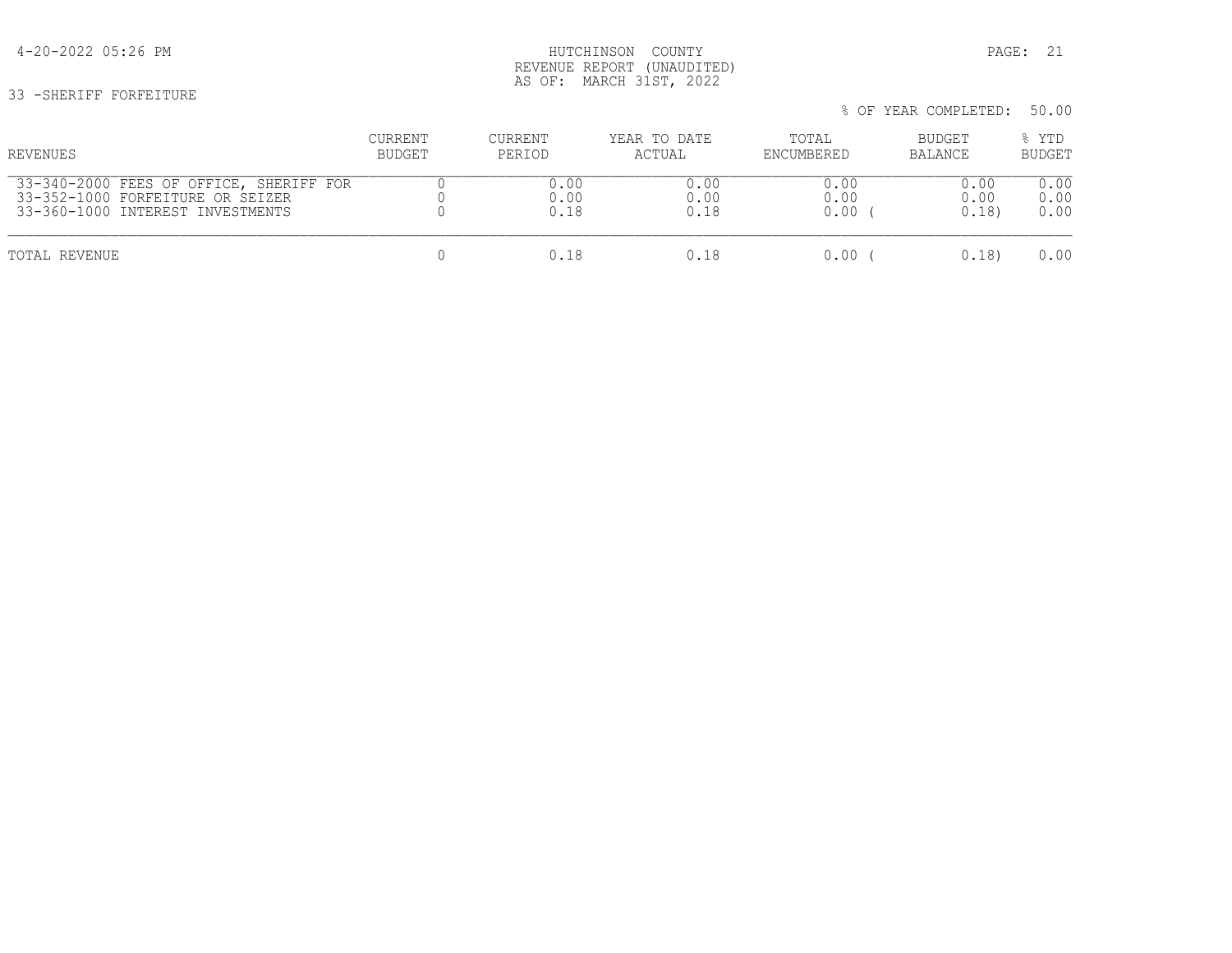# 4-20-2022 05:26 PM HUTCHINSON COUNTY PAGE: 22 REVENUE REPORT (UNAUDITED) AS OF: MARCH 31ST, 2022

34 -DRUG COURT FUND

| % OF YEAR COMPLETED: 50.00 |  |
|----------------------------|--|
|----------------------------|--|

| REVENUES                                                                                                                                               | CURRENT<br><b>BUDGET</b> | CURRENT<br>PERIOD                        | YEAR TO DATE<br>ACTUAL                           | TOTAL<br>ENCUMBERED                  | <b>BUDGET</b><br>BALANCE                  | % YTD<br><b>BUDGET</b>                   |
|--------------------------------------------------------------------------------------------------------------------------------------------------------|--------------------------|------------------------------------------|--------------------------------------------------|--------------------------------------|-------------------------------------------|------------------------------------------|
| 34-340-4000 C. CLK DRUG COURT FEES<br>34-340-7000 D. CLK DRUG COURT FEES<br>34-360-1000 INTEREST<br>34-368-1000 MISCELLANEOUS<br>34-390-0000 TRANSFERS | 1,200<br>1,400<br>57,400 | 141.24<br>123.07<br>7.36<br>0.00<br>0.00 | 1,140.15<br>532.73<br>13.31<br>0.00<br>57,400.00 | 0.00<br>0.00<br>0.00<br>0.00<br>0.00 | 59.85<br>867.27<br>13.31)<br>0.00<br>0.00 | 95.01<br>38.05<br>0.00<br>0.00<br>100.00 |
| TOTAL REVENUE                                                                                                                                          | 60,000                   | 271.67                                   | 59,086.19                                        | 0.00                                 | 913.81                                    | 98.48                                    |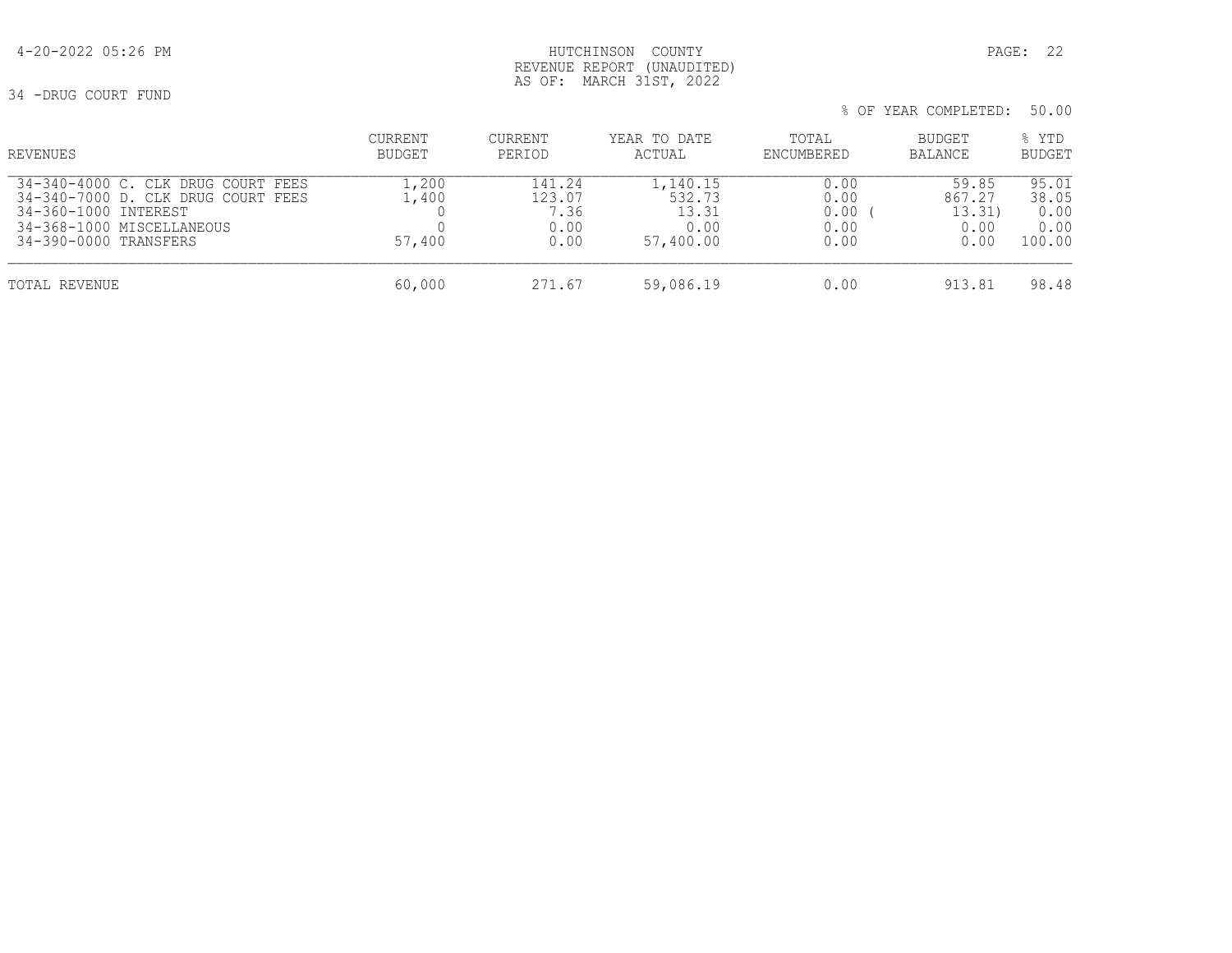38 -DC - RECORDS MANAGEMENT

 % OF YEAR COMPLETED: 50.00 CURRENT CURRENT YEAR TO DATE TOTAL BUDGET % YTD REVENUES BUDGET PERIOD ACTUAL ENCUMBERED BALANCE BUDGET 38-340-7000 DISTRICT CLERK 2,000 ( 19.32) 437.63 0.00 1,562.37 21.88 38-360-1000 INTEREST ON INVESTMENTS 30 9.84 13.37 0.00 16.63 44.57 38-390-0000 TRANSFER IN TOTAL REVENUE 2,030 ( 9.48) 31,965.57 0.00 ( 29,935.57)1,574.66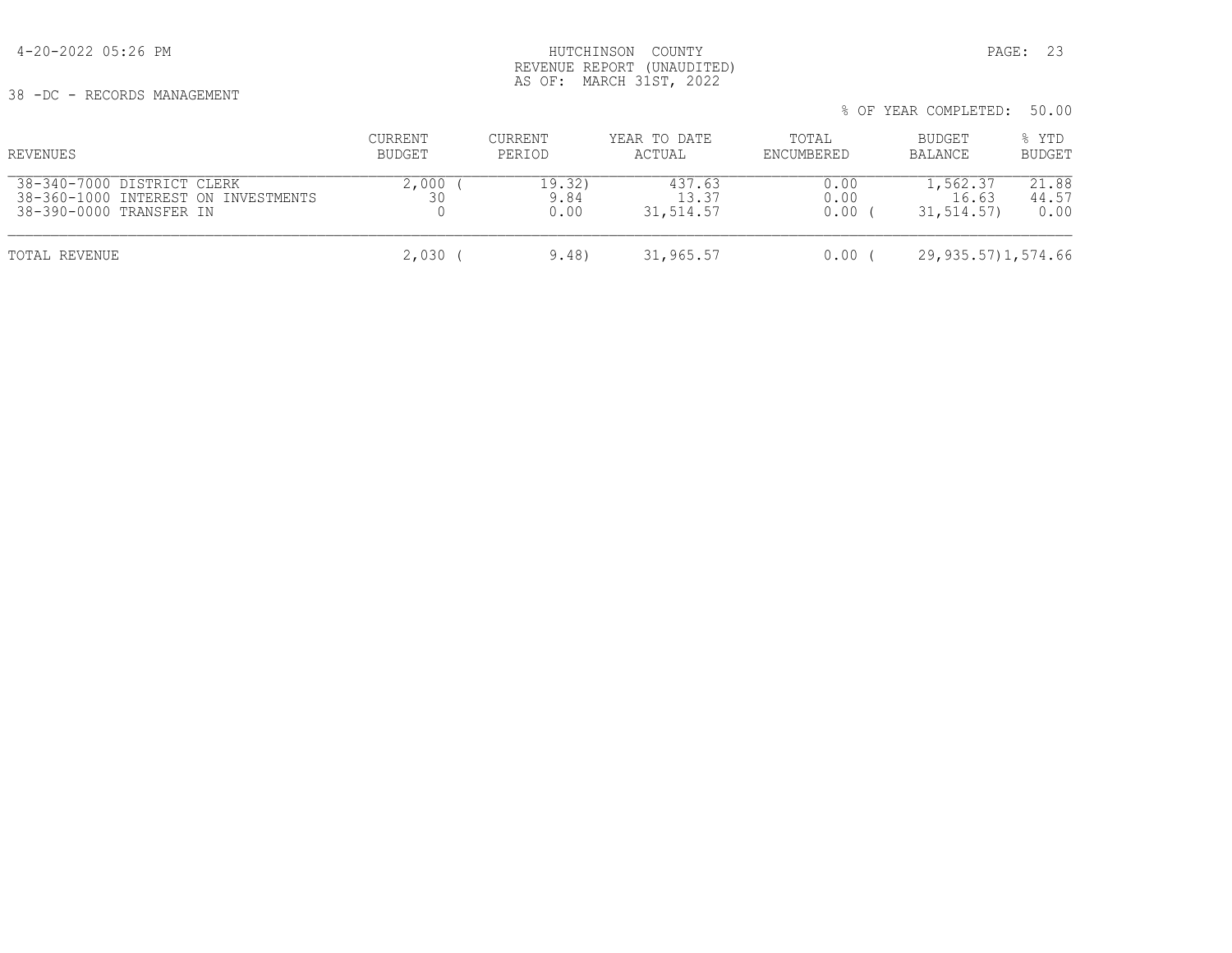4-20-2022 05:26 PM HUTCHINSON COUNTY PAGE: 24 REVENUE REPORT (UNAUDITED) AS OF: MARCH 31ST, 2022

39 -84TH DIST. D.A. PROFESSIO

| REVENUES                           | CURRENT | CURRENT | YEAR TO DATE | TOTAL      | BUDGET  | % YTD         |
|------------------------------------|---------|---------|--------------|------------|---------|---------------|
|                                    | BUDGET  | PERIOD  | ACTUAL       | ENCUMBERED | BALANCE | <b>BUDGET</b> |
| 39-333-0039 RECEIPTS FROM STATE    |         | 0.00    | 0.00         | 0.00       | 0.00    | 0.00          |
| 39-360-1002 INTEREST FROM CHECKING |         | 0.00    | 0.00         | 0.00       | 0.00    | 0.00          |
| 39-368-1000 MISCELLANEOUS RECEIPTS |         | 0.00    | 0.00         | 0.00       | 0.00    | 0.00          |
| TOTAL REVENUE                      |         | 0.00    | 0.00         | 0.00       | 0.00    | 0.00          |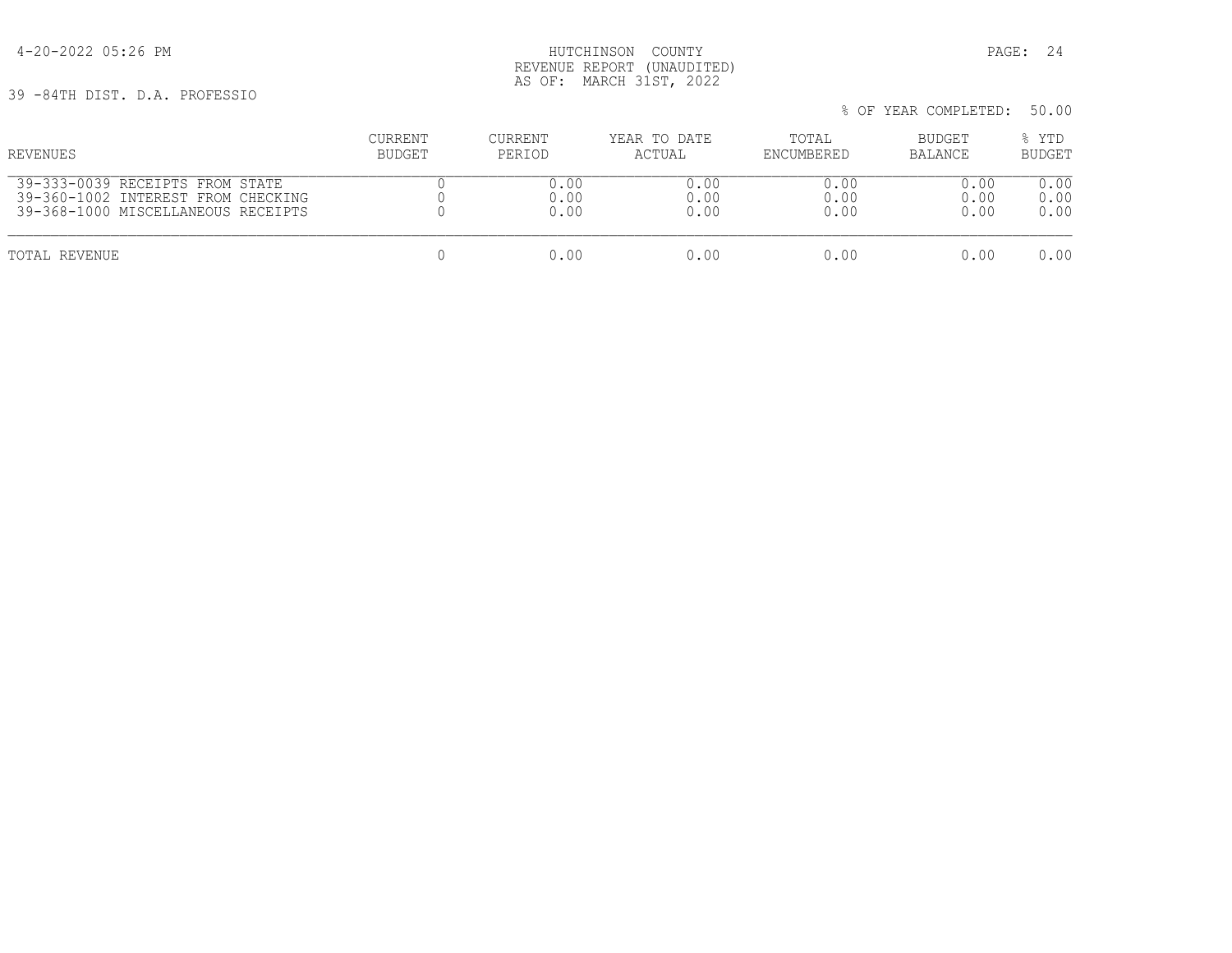40 -COURT FACILITY FUND

|                                      |                |          |              |            | % OF YEAR COMPLETED: 50.00 |        |
|--------------------------------------|----------------|----------|--------------|------------|----------------------------|--------|
| REVENUES                             | <b>CURRENT</b> | CURRENT  | YEAR TO DATE | TOTAL      | BUDGET                     | % YTD  |
|                                      | BUDGET         | PERIOD   | ACTUAL       | ENCUMBERED | BALANCE                    | BUDGET |
| 40-340-4000 C. CLK CRT FACILITY FEES |                | 400.00   | 760.00       | 0.00       | 760.00)                    | 0.00   |
| 40-340-7000 D. CLK CRT FACILITY FEES |                | 928.15   | 928.15       | 0.00       | 928.15)                    | 0.00   |
| TOTAL REVENUE                        |                | 1,328.15 | 1,688.15     | $0.00$ (   | 1,688.15                   | 0.00   |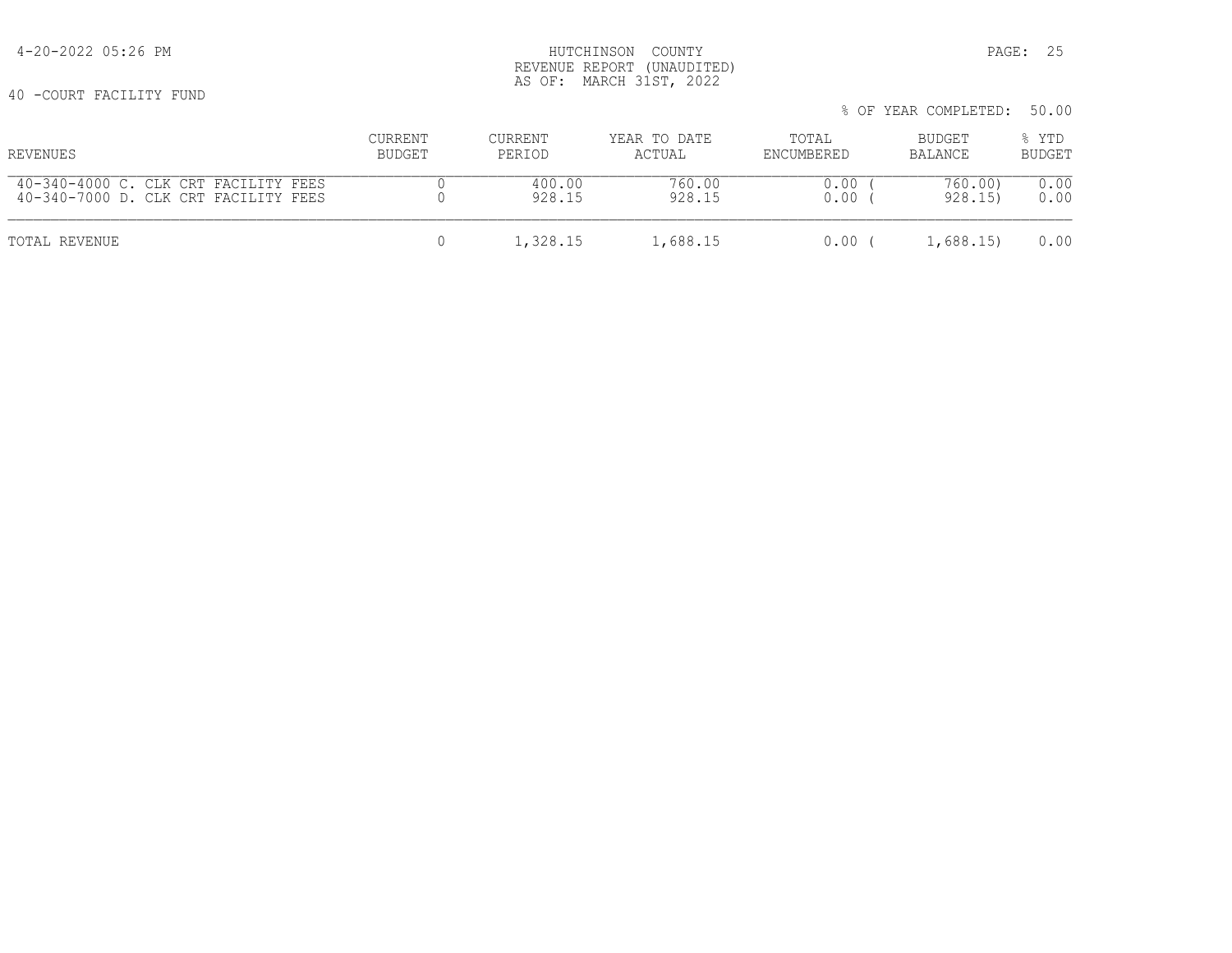# 4-20-2022 05:26 PM HUTCHINSON COUNTY PAGE: 26 REVENUE REPORT (UNAUDITED) AS OF: MARCH 31ST, 2022

42 -SPECIAL ROAD & FLOOD CONT

| REVENUES                                                                                                                                                                                                                                                                          | <b>CURRENT</b><br>BUDGET                         | <b>CURRENT</b><br>PERIOD                                                         | YEAR TO DATE<br>ACTUAL                                                                         | TOTAL<br>ENCUMBERED                                                  | BUDGET<br>BALANCE                                                                      | % YTD<br><b>BUDGET</b>                                                     |
|-----------------------------------------------------------------------------------------------------------------------------------------------------------------------------------------------------------------------------------------------------------------------------------|--------------------------------------------------|----------------------------------------------------------------------------------|------------------------------------------------------------------------------------------------|----------------------------------------------------------------------|----------------------------------------------------------------------------------------|----------------------------------------------------------------------------|
| 42-310-1100 TAXES, AD VALOREM<br>42-321-2000 AUTO REGISTRATION<br>42-321-2001 \$5.00 FEE<br>42-360-1000 INTEREST FROM INVESTMENTS<br>42-364-1000 SALE OF EQUIPMENT<br>42-368-1000 MISCELLANEOUS INCOME<br>42-368-1100 GRANT DOT<br>42-371-1000 DONATIONS<br>42-390-0000 TRANSFERS | 350,000<br>200,000<br>600<br>14,059<br>1,437,749 | 0.00<br>93,321.56<br>22,460.00<br>190.53<br>0.00<br>0.00<br>0.00<br>0.00<br>0.00 | 0.00<br>230, 101.67<br>90,720.00<br>336.84<br>0.00<br>9,609.56<br>0.00<br>0.00<br>1,437,749.00 | 0.00<br>0.00<br>0.00<br>0.00<br>0.00<br>0.00<br>0.00<br>0.00<br>0.00 | 0.00<br>119,898.33<br>109,280.00<br>263.16<br>0.00<br>4,449.70<br>0.00<br>0.00<br>0.00 | 0.00<br>65.74<br>45.36<br>56.14<br>0.00<br>68.35<br>0.00<br>0.00<br>100.00 |
| TOTAL REVENUE                                                                                                                                                                                                                                                                     | 2,002,408                                        | 115,972.09                                                                       | 1,768,517.07                                                                                   | 0.00                                                                 | 233,891.19                                                                             | 88.32                                                                      |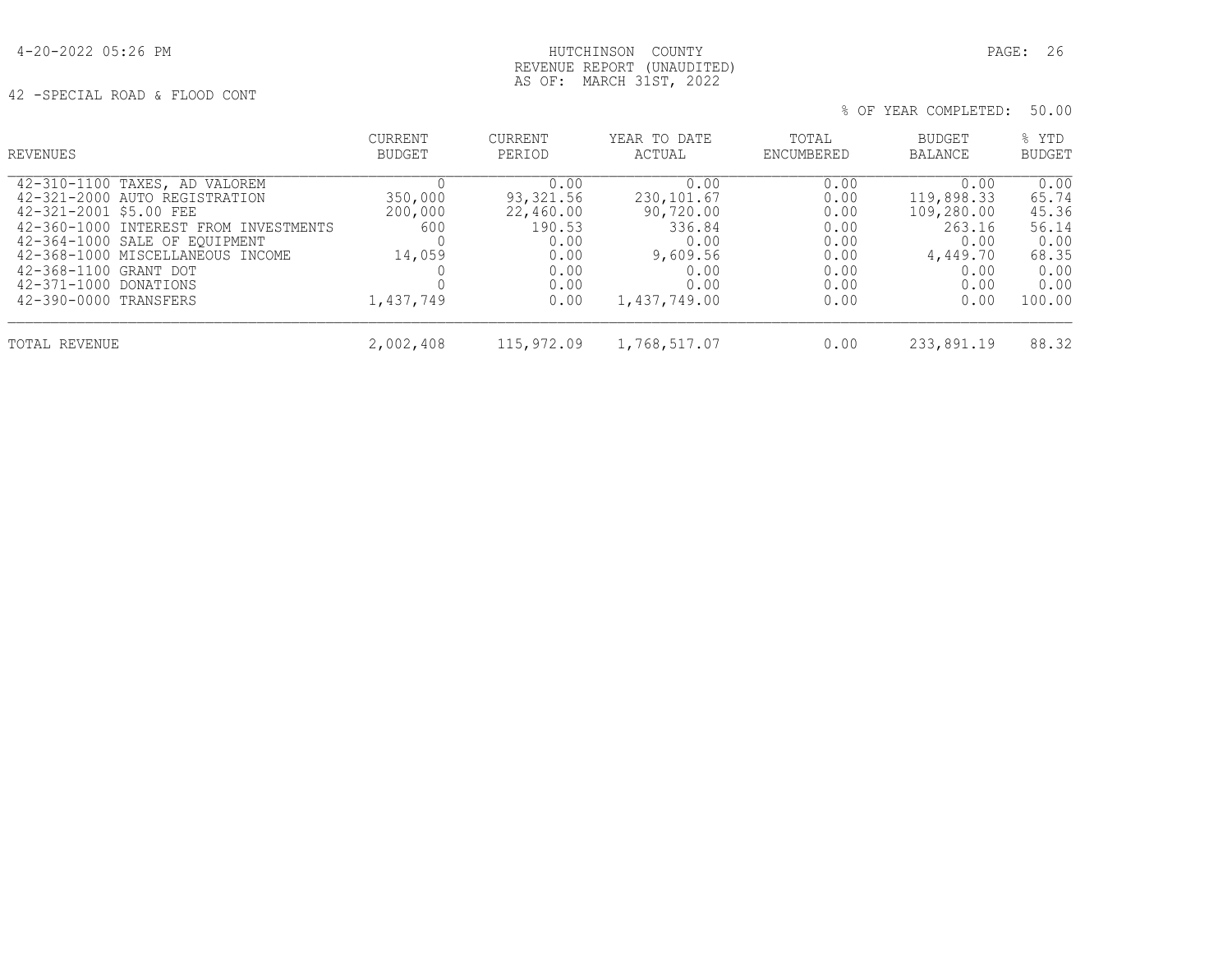43 -LATERAL ROAD FUND

|                                     |               |         |              |            | % OF YEAR COMPLETED: | 50.00         |
|-------------------------------------|---------------|---------|--------------|------------|----------------------|---------------|
| REVENUES                            | CURRENT       | CURRENT | YEAR TO DATE | TOTAL      | BUDGET               | % YTD         |
|                                     | <b>BUDGET</b> | PERIOD  | ACTUAL       | ENCUMBERED | BALANCE              | <b>BUDGET</b> |
| 43-333-3000 STATE COMPTROLLER       | 15,930        | 0.00    | 15,264.58    | 0.00       | 665.42               | 95.82         |
| 43-360-1000 INTEREST ON INVESTMENTS | 70            | 12.06   | 20.03        | 0.00       | 49.97                | 28.61         |
| TOTAL REVENUE                       | 16,000        | 12.06   | 15,284.61    | 0.00       | 715.39               | 95.53         |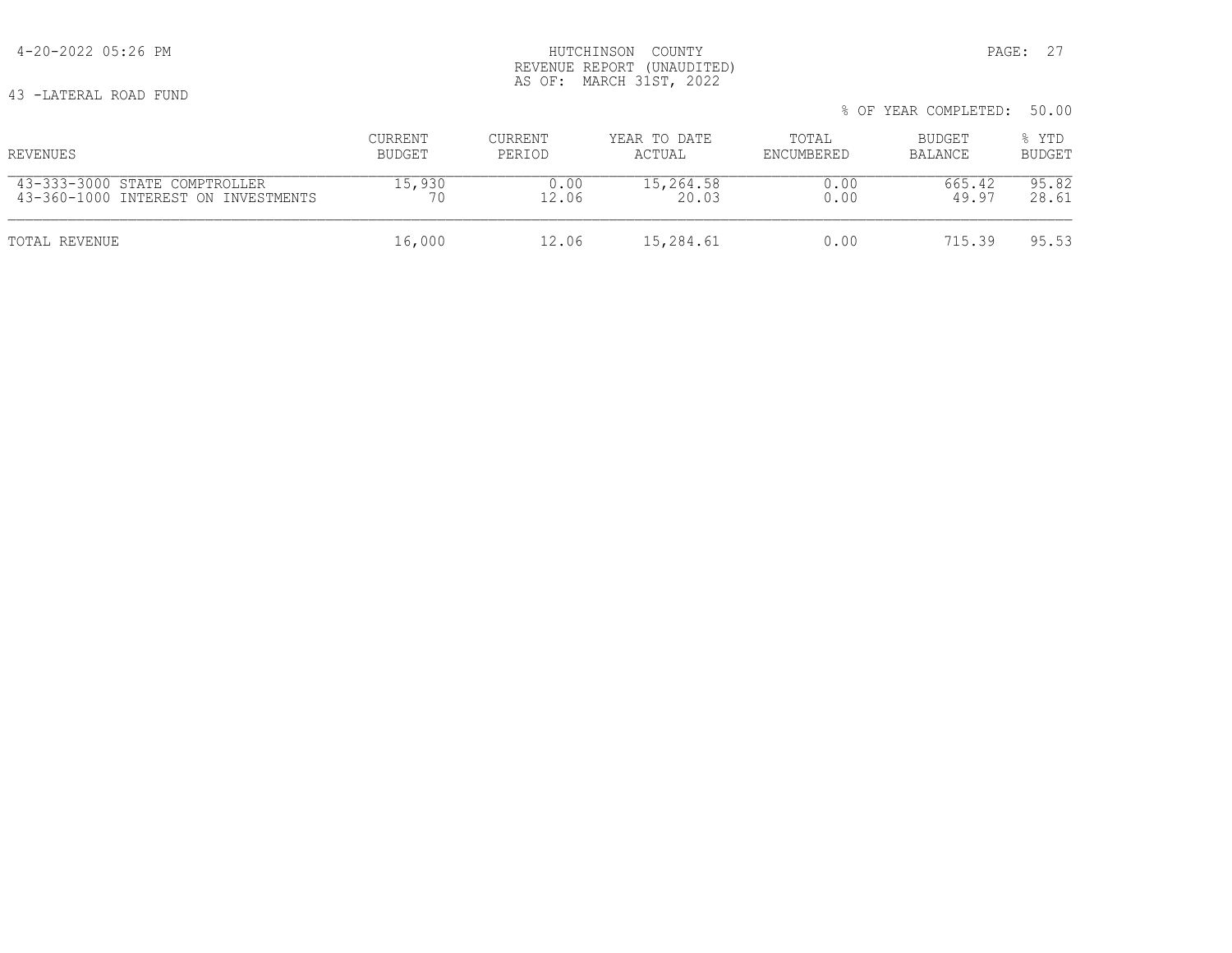4-20-2022 05:26 PM HUTCHINSON COUNTY PAGE: 28 REVENUE REPORT (UNAUDITED) AS OF: MARCH 31ST, 2022

44 -C. CLK REC MGMT & PRES

| REVENUES                                                                                              | CURRENT<br>BUDGET | <b>CURRENT</b><br>PERIOD | YEAR TO DATE<br>ACTUAL   | TOTAL<br>ENCUMBERED  | BUDGET<br>BALANCE | % YTD<br><b>BUDGET</b>                  |
|-------------------------------------------------------------------------------------------------------|-------------------|--------------------------|--------------------------|----------------------|-------------------|-----------------------------------------|
| 44-340-4000 C. CLK RECORD MGMT FEES<br>44-360-1000 INTEREST ON INVESTMENTS<br>44-390-0000 TRANSFER IN | 725               | 3,549.53<br>2.58<br>0.00 | 9,066.38<br>4.10<br>0.00 | 0.00<br>0.00<br>0.00 | 4.90<br>0.00      | 8, 341, 38) 1, 250, 54<br>45.56<br>0.00 |
| TOTAL REVENUE                                                                                         | 734               | 3,552.11                 | 9,070.48                 | 0.00                 |                   | 8, 336. 48) 1, 235. 76                  |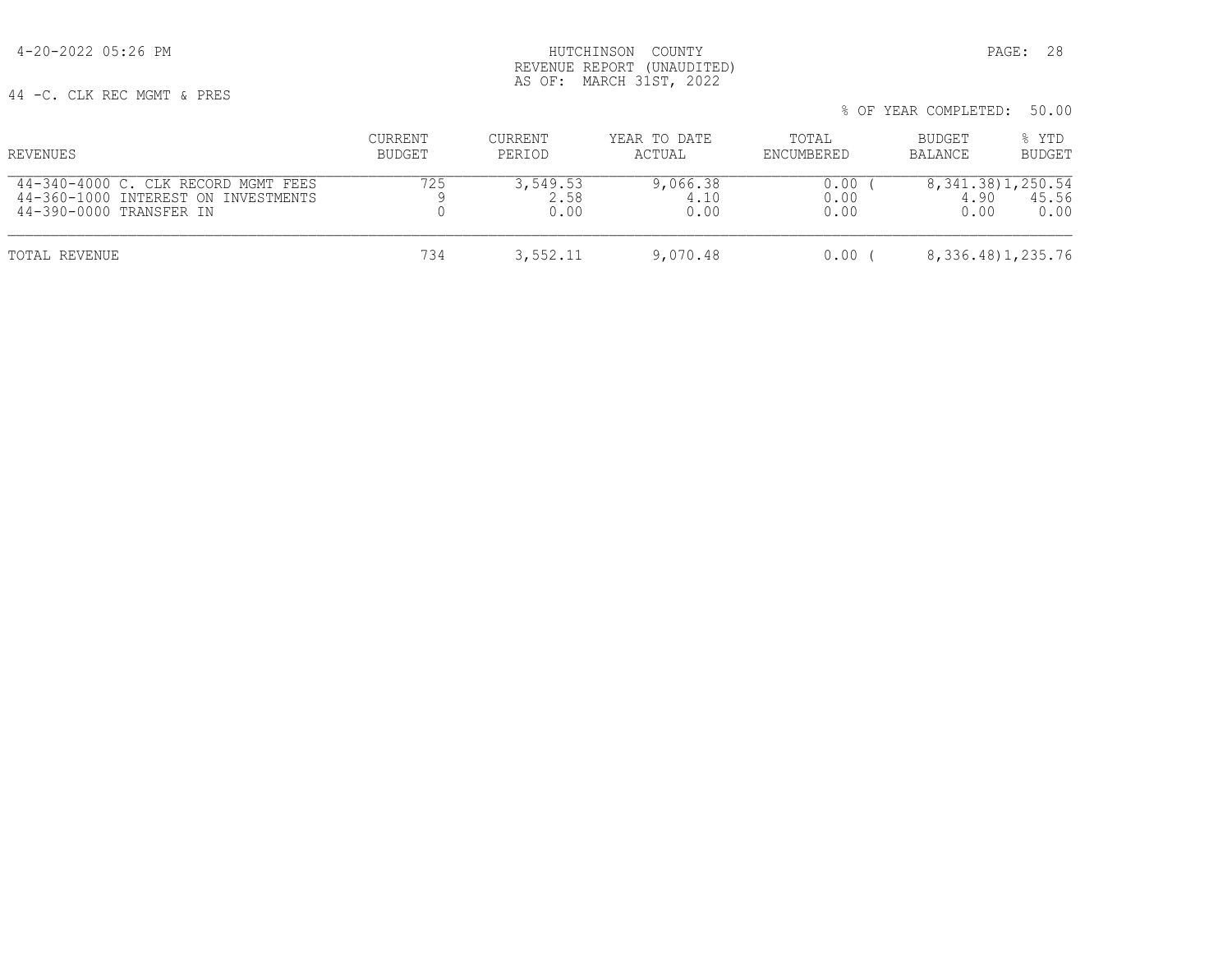4-20-2022 05:26 PM HUTCHINSON COUNTY PAGE: 29 REVENUE REPORT (UNAUDITED) AS OF: MARCH 31ST, 2022

45 -D. CLK REC MGMT & PRES

 % OF YEAR COMPLETED: 50.00 CURRENT CURRENT YEAR TO DATE TOTAL BUDGET % YTD REVENUES BUDGET PERIOD ACTUAL ENCUMBERED BALANCE BUDGET 45-340-7000 D. CLK RECORDS MGMT FEES 3,000 378.43 1,551.29 0.00 1,448.71 51.71 45-360-1000 INTEREST ON INVESTMENTS 50 7.48 12.73 0.00 37.27 25.46 45-368-1000 MISCELLANEOUS 0 0.00 0.00 0.00 0.00 0.00 45-390-0000 TRANSFERS TOTAL REVENUE 3,050 385.91 1,564.02 0.00 1,485.98 51.28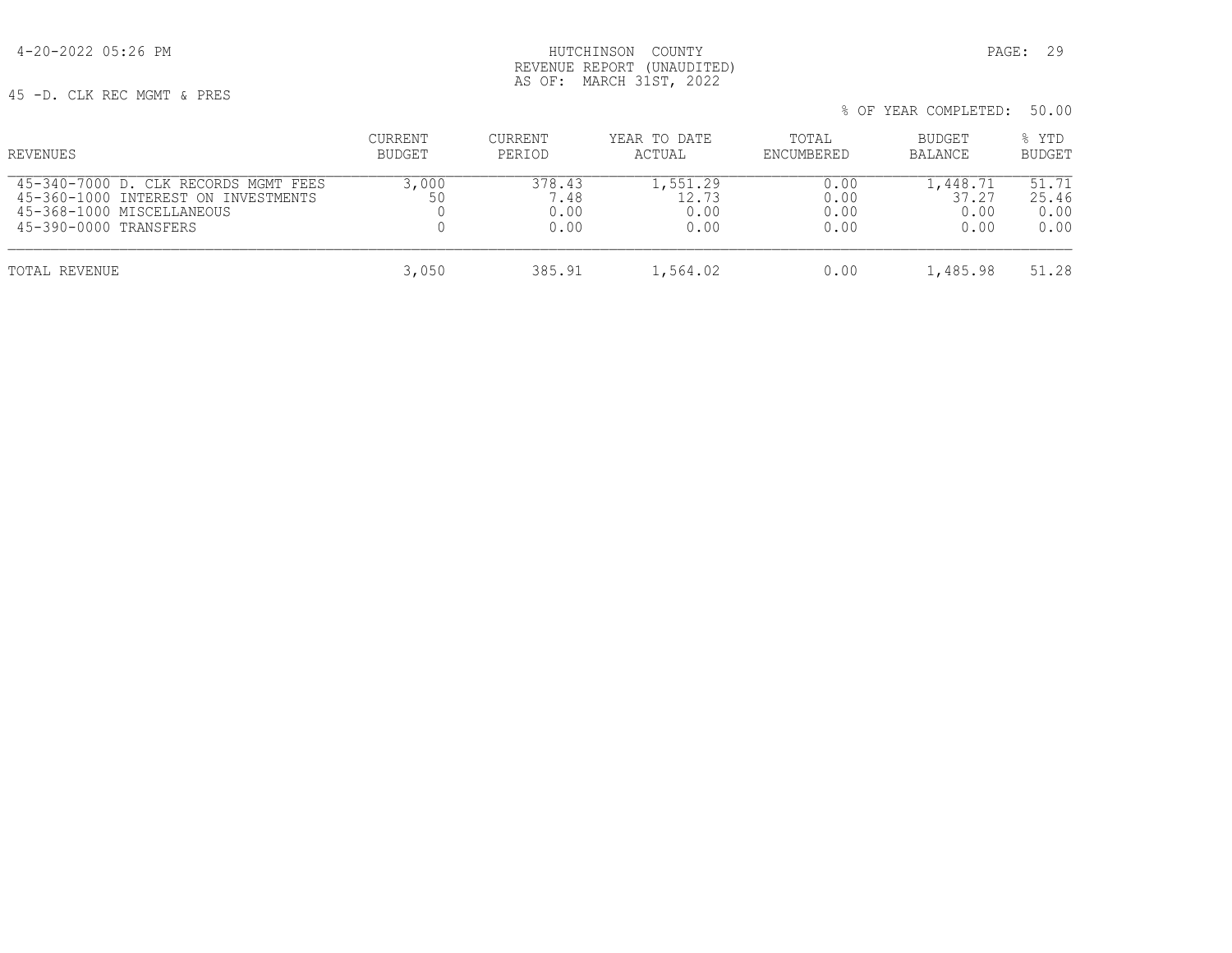# 4-20-2022 05:26 PM HUTCHINSON COUNTY PAGE: 30 REVENUE REPORT (UNAUDITED) AS OF: MARCH 31ST, 2022

46 -RESCUE PLAN 2021

| REVENUES                               | CURRENT | CURRENT | YEAR TO DATE | TOTAL      | BUDGET  | % YTD         |
|----------------------------------------|---------|---------|--------------|------------|---------|---------------|
|                                        | BUDGET  | PERIOD  | ACTUAL       | ENCUMBERED | BALANCE | <b>BUDGET</b> |
| 46-330-1000 GRANT                      |         | 0.00    | 0.00         | 0.00       | 0.00    | 0.00          |
| 46-360-1000 MISCELLANEOUS, INTEREST ON |         | 345.45  | 596.57       | 0.00       | 596.57  | 0.00          |
| 46-360-1002 INTEREST FROM CHECKING     |         | 0.00    | 0.00         | 0.00       | 0.00    | 0.00          |
| 46-368-1000 MISCELLANEOUS INCOME       |         | 0.00    | 0.00         | 0.00       | 0.00    | 0.00          |
| TOTAL REVENUE                          |         | 345.45  | 596.57       | 0.00       | 596.57  | 0.00          |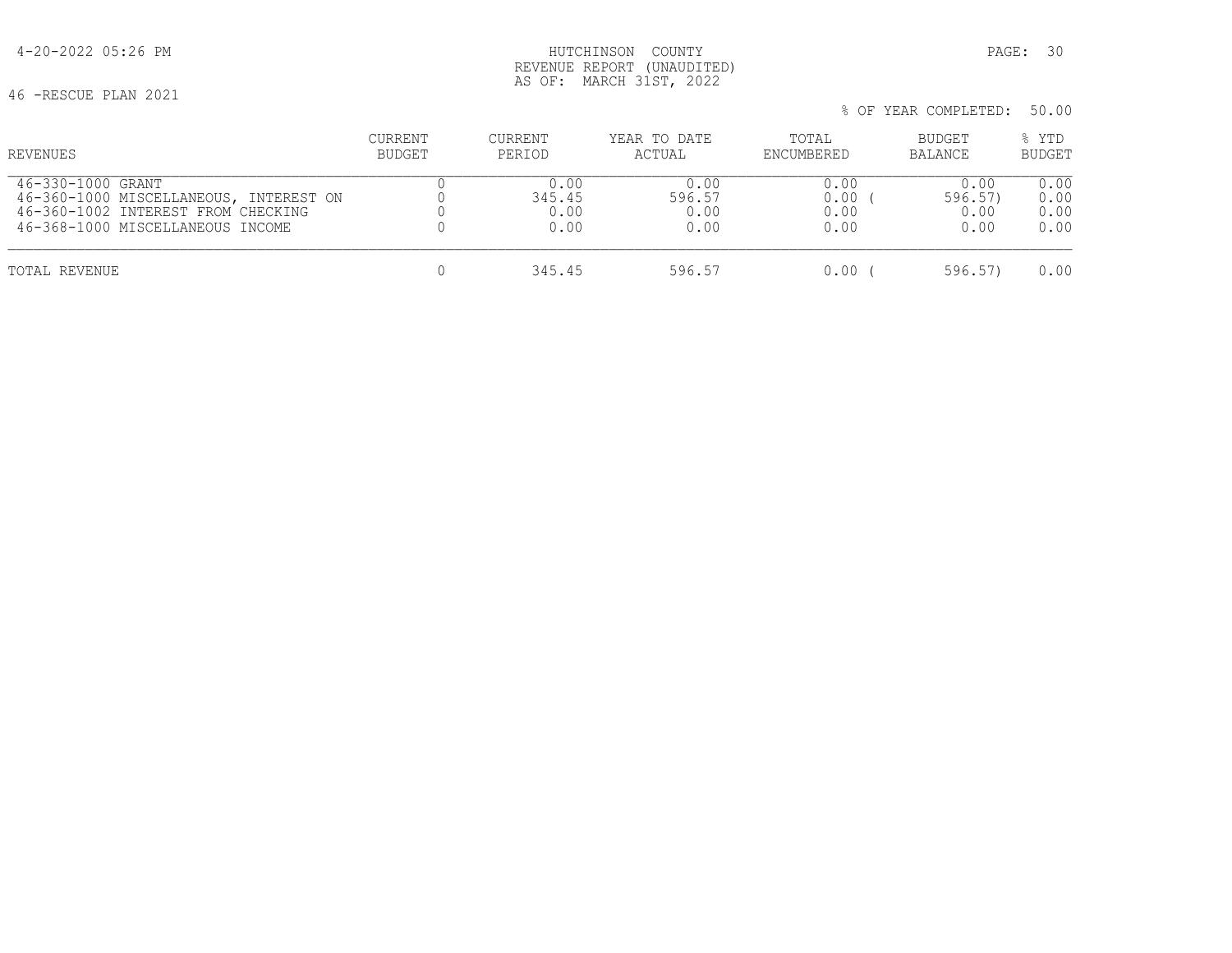|                                    |                   |                   |                        |                     | % OF YEAR COMPLETED: 50.00 |                        |
|------------------------------------|-------------------|-------------------|------------------------|---------------------|----------------------------|------------------------|
| REVENUES                           | CURRENT<br>BUDGET | CURRENT<br>PERIOD | YEAR TO DATE<br>ACTUAL | TOTAL<br>ENCUMBERED | BUDGET<br>BALANCE          | % YTD<br><b>BUDGET</b> |
| 50-333-3001 STATE LEOSE ALLOCATION | 1,801             | 1,801.10          | 1,801.10               | 0.00                | 0.00                       | 100.00                 |
| TOTAL REVENUE                      | 1,801             | 1,801.10          | 1,801.10               | 0.00                | 0.00                       | 100.00                 |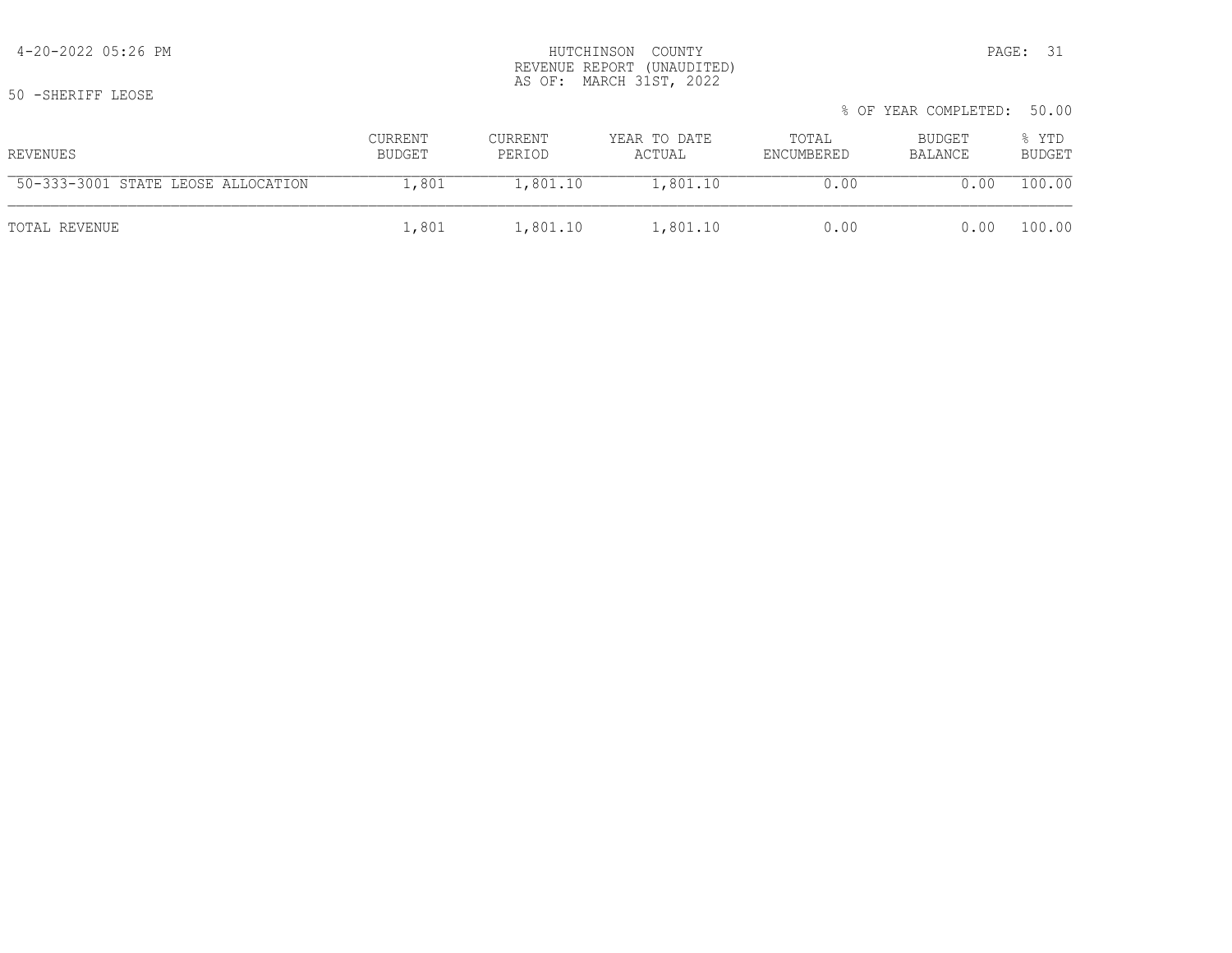#### 4-20-2022 05:26 PM HUTCHINSON COUNTY PAGE: 32 REVENUE REPORT (UNAUDITED) AS OF: MARCH 31ST, 2022

51 -CON #2 LEOSE

|                                    |                   |                   |                        | % OF YEAR COMPLETED: 50.00 |                   |                 |
|------------------------------------|-------------------|-------------------|------------------------|----------------------------|-------------------|-----------------|
| REVENUES                           | CURRENT<br>BUDGET | CURRENT<br>PERIOD | YEAR TO DATE<br>ACTUAL | TOTAL<br>ENCUMBERED        | BUDGET<br>BALANCE | % YTD<br>BUDGET |
| 51-333-3001 STATE LEOSE ALLOCATION | 555               | 554.65            | 554.65                 | 0.00                       | 0.00              | 100.00          |

TOTAL REVENUE 555 554.65 554.65 0.00 0.00 100.00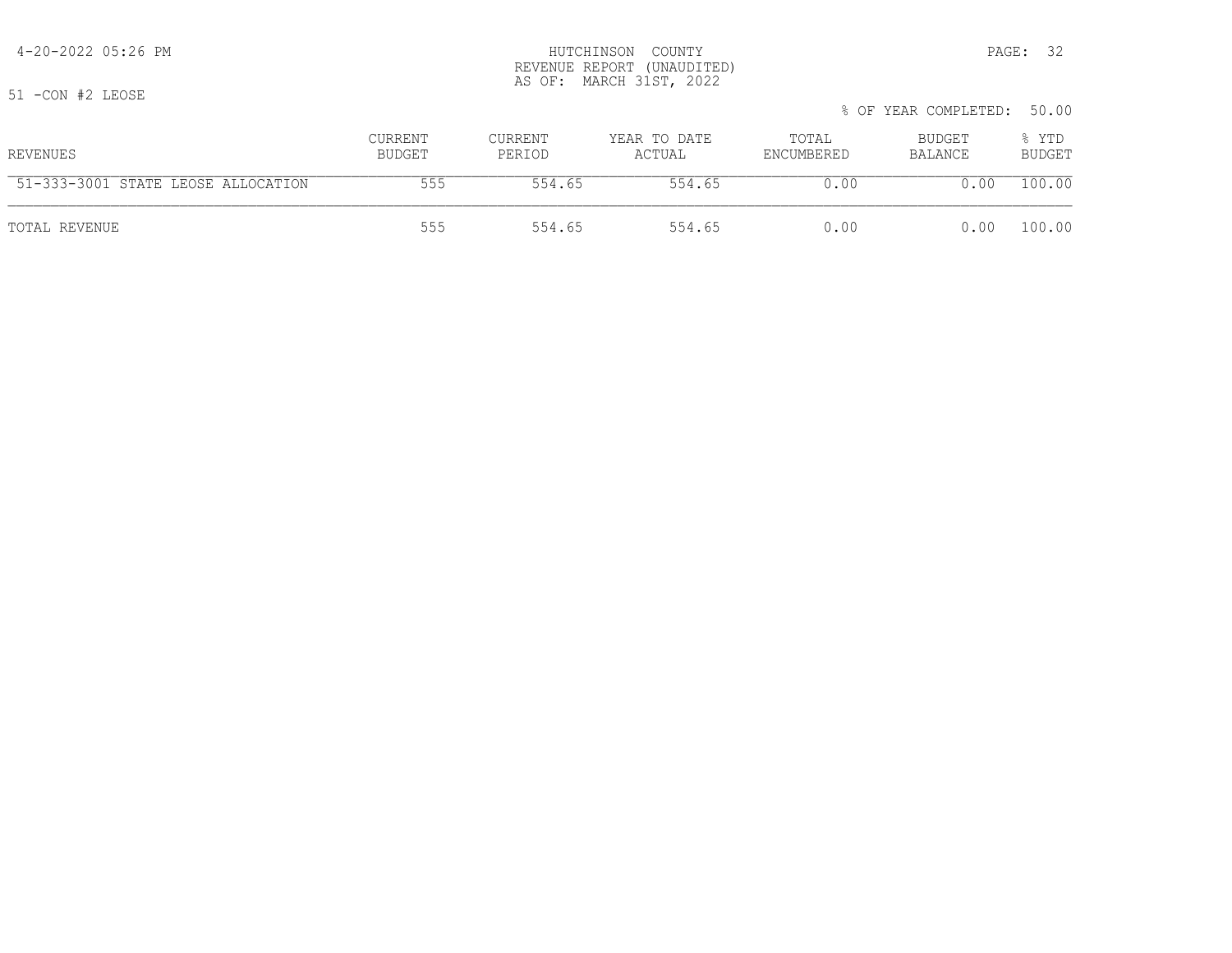#### 4-20-2022 05:26 PM HUTCHINSON COUNTY PAGE: 33 REVENUE REPORT (UNAUDITED) AS OF: MARCH 31ST, 2022

52 -CON#1 LEOSE

| --- ------ ----- |               |         |              |            | % OF YEAR COMPLETED: 50.00 |               |
|------------------|---------------|---------|--------------|------------|----------------------------|---------------|
| REVENUES         | CURRENT       | CURRENT | YEAR TO DATE | TOTAL      | BUDGET                     | % YTD         |
|                  | <b>BUDGET</b> | PERIOD  | ACTUAL       | ENCUMBERED | BALANCE                    | <b>BUDGET</b> |

| <b>E</b> 0<br>ALLOCATION<br>с⊞⊼⊞ঢ<br>I FOSE L<br>$\mathcal{L} \rightarrow \mathcal{L}$ | 539 |        | 138 56 | n n  | ,00         | ∩∩<br>. 00 |
|----------------------------------------------------------------------------------------|-----|--------|--------|------|-------------|------------|
| TOTAL REVENUE                                                                          |     | 538 56 | 538.56 | 0.00 | 0.00 100.00 |            |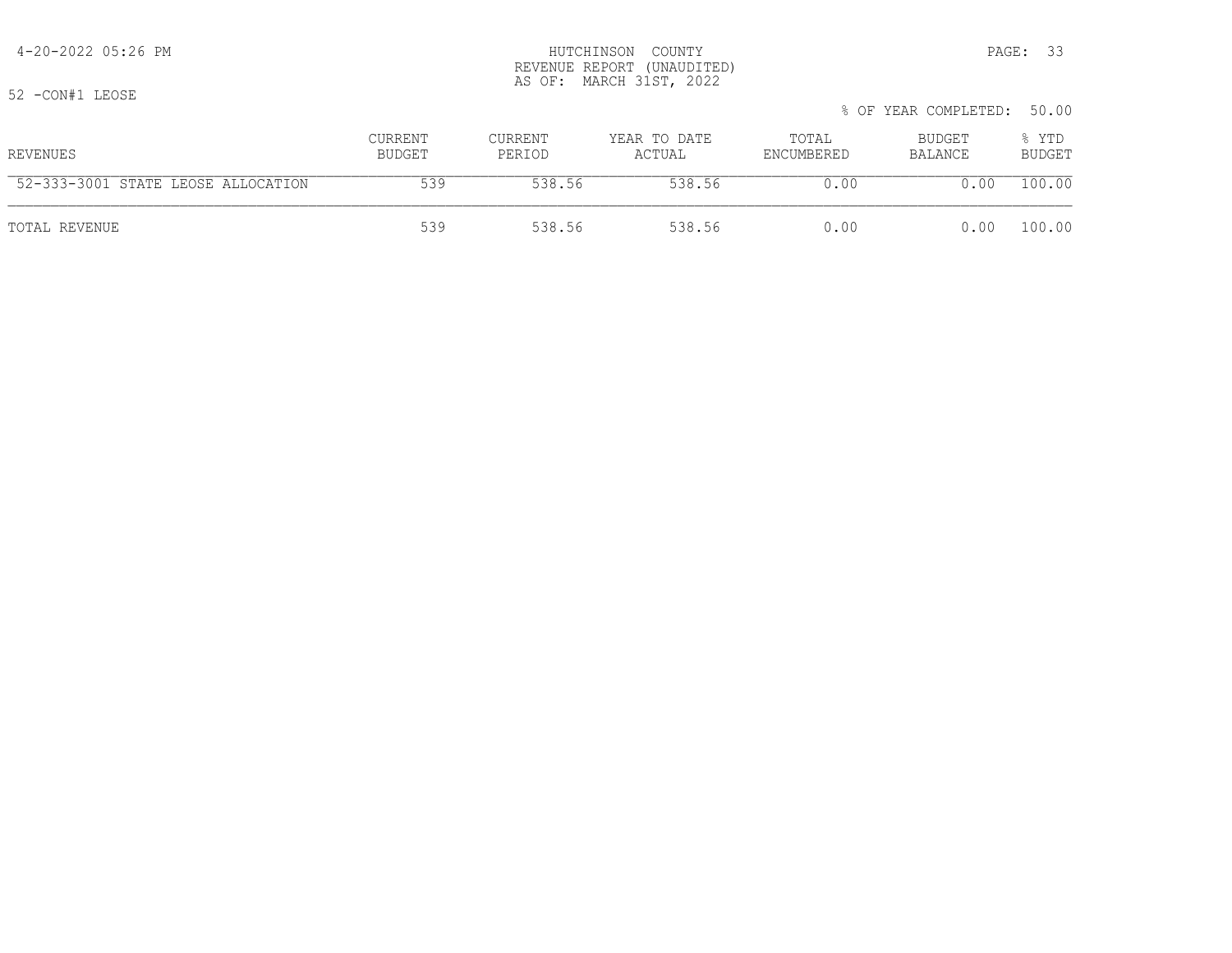4-20-2022 05:26 PM HUTCHINSON COUNTY PAGE: 34 REVENUE REPORT (UNAUDITED) AS OF: MARCH 31ST, 2022

53 -LANGUAGE ACCESS FUND

| REVENUES                                | CURRENT       | CURRENT | YEAR TO DATE | TOTAL      | BUDGET         | % YTD         |
|-----------------------------------------|---------------|---------|--------------|------------|----------------|---------------|
|                                         | <b>BUDGET</b> | PERIOD  | ACTUAL       | ENCUMBERED | <b>BALANCE</b> | <b>BUDGET</b> |
| 53-340-4000 C. CLK LANGUAGE ACCESS FEES |               | 60.00   | 114.00       | 0.00       | 114.00)        | 0.00          |
| 53-340-7000 D. CLK LANGUAGE ACCESS FEES |               | 138.60  | 138.60       | 0.00       | 138.60)        | 0.00          |
| 53-340-8002 JP #2 LANGUAGE ACCESS FEES  |               | 30.00   | 100.00       | 0.00       | 100.00)        | 0.00          |
| 53-340-8003 JP #1 LANGUAGE ACCESS FEES  |               | 80.00   | 185.00       | 0.00       | 185.00)        | 0.00          |
| TOTAL REVENUE                           |               | 308.60  | 537.60       | 0.00       | 537.60)        | 0.00          |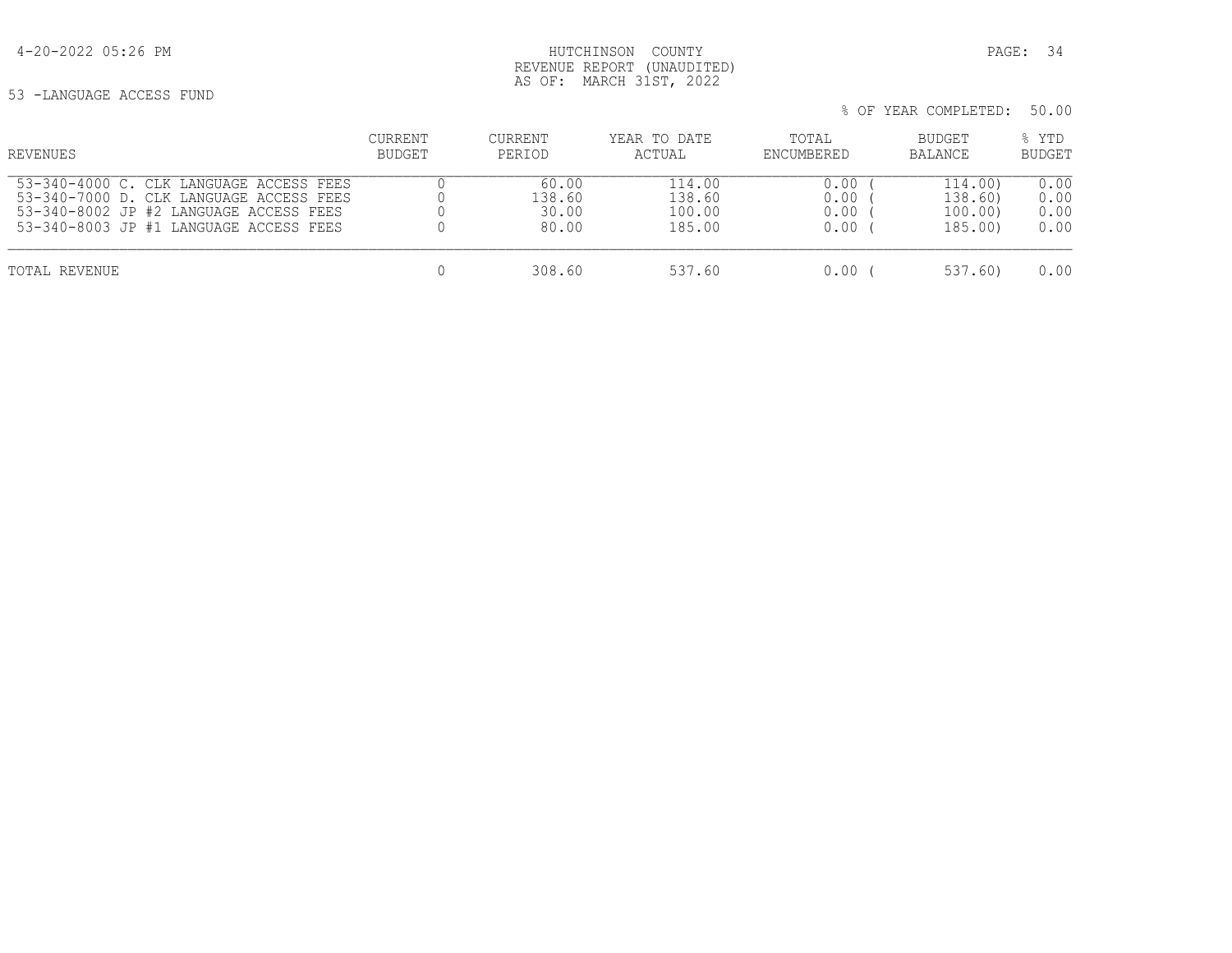54 -COUNTY JURY FUND

| REVENUES                            | CURRENT | CURRENT | YEAR TO DATE | TOTAL      | BUDGET    | % YTD         |
|-------------------------------------|---------|---------|--------------|------------|-----------|---------------|
|                                     | BUDGET  | PERIOD  | ACTUAL       | ENCUMBERED | BALANCE   | <b>BUDGET</b> |
| 54-340-4000 C. CLK COUNTY JURY FEES |         | 207.32  | 405.51       | 0.00       | 405.51)   | 0.00          |
| 54-340-7000 D. CLK COUNTY JURY FEES |         | 468.86  | 482.10       | 0.00       | 482.10)   | 0.00          |
| 54-340-8002 JP #2 COUNTY JURY FEES  |         | 64.72   | 113.14       | 0.00       | 113.14)   | 0.00          |
| 54-340-8003 JP #1 COUNTY JURY FEES  |         | 56.66   | 77.88        | 0.00       | 77.88)    | 0.00          |
| TOTAL REVENUE                       |         | 797.56  | 1,078.63     | 0.00       | 1,078.63) | 0.00          |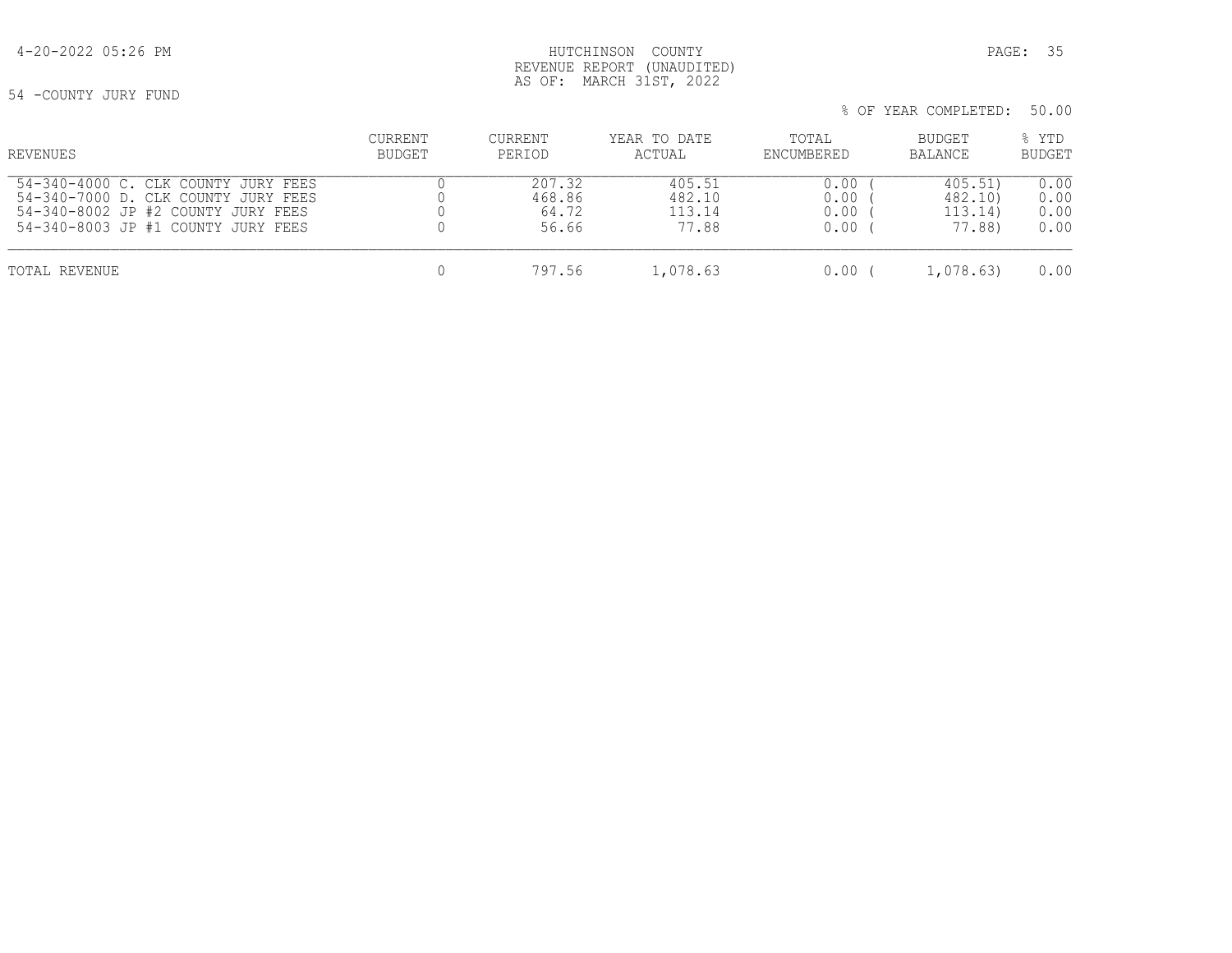55 -JUDICIAL EDU & SUPP FUND

| REVENUES                                | CURRENT<br>BUDGET | CURRENT<br>PERIOD | YEAR TO DATE<br>ACTUAL | TOTAL<br>ENCUMBERED | BUDGET<br>BALANCE | % YTD<br><b>BUDGET</b> |
|-----------------------------------------|-------------------|-------------------|------------------------|---------------------|-------------------|------------------------|
| 55-340-4000 C. CLK JUD EDUC & SUPPORT F |                   | 100.00            | 190.00                 | 0.00                | 190.00)           | 0.00                   |
| TOTAL REVENUE                           |                   | 100.00            | 190.00                 | 0.00                | 190.00)           | 0.00                   |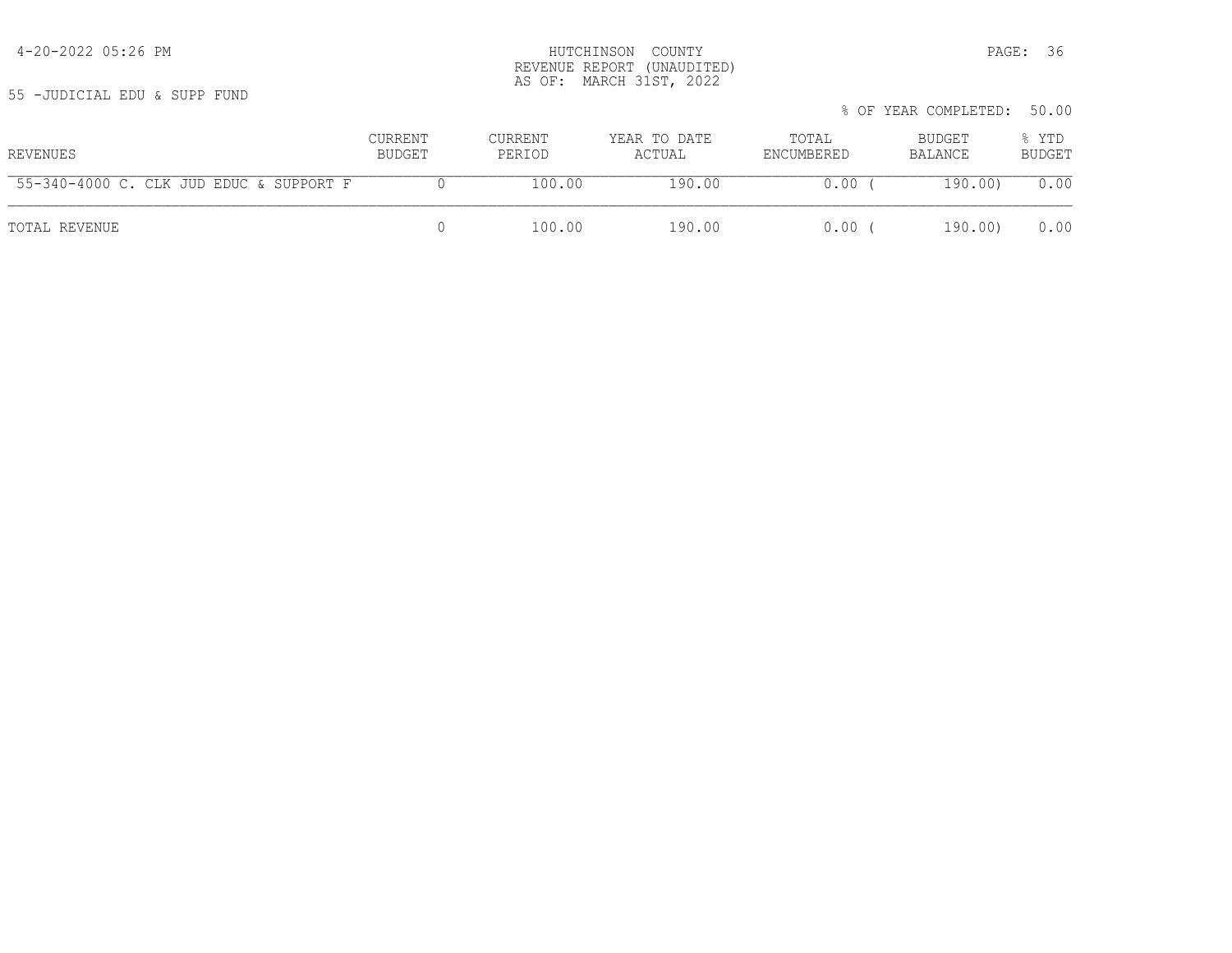# 4-20-2022 05:26 PM HUTCHINSON COUNTY PAGE: 37 REVENUE REPORT (UNAUDITED) AS OF: MARCH 31ST, 2022

| REVENUES                                                                                                                                                                                                                                                                             | <b>CURRENT</b>                    | <b>CURRENT</b>                                                               | YEAR TO DATE                                                                          | TOTAL                                                                | <b>BUDGET</b>                                                                         | % YTD                                                                    |
|--------------------------------------------------------------------------------------------------------------------------------------------------------------------------------------------------------------------------------------------------------------------------------------|-----------------------------------|------------------------------------------------------------------------------|---------------------------------------------------------------------------------------|----------------------------------------------------------------------|---------------------------------------------------------------------------------------|--------------------------------------------------------------------------|
|                                                                                                                                                                                                                                                                                      | <b>BUDGET</b>                     | PERIOD                                                                       | ACTUAL                                                                                | ENCUMBERED                                                           | <b>BALANCE</b>                                                                        | <b>BUDGET</b>                                                            |
| 80-330-1000<br>GRANT<br>80-360-1000 INTEREST ON INVESTMENTS<br>80-368-1000 MISCELLANEOUS INCOME<br>80-370-1000 HANGER LEASE<br>80-370-1001 AIRPORT HOUSE<br>80-370-4000 RECEIPTS<br>80-370-4001 RETIREE INSURANCE<br>80-371-1000 DONATIONS<br>80-371-2000 GAIN OR LOSS ON ASSET SALE | 50,000<br>400<br>2,400<br>450,000 | 0.00<br>46.39<br>0.00<br>0.00<br>200.00<br>44,432.39<br>0.00<br>0.00<br>0.00 | 7,027.81<br>293.42<br>0.00<br>0.00<br>1,000.00<br>324, 227.10<br>0.00<br>0.00<br>0.00 | 0.00<br>0.00<br>0.00<br>0.00<br>0.00<br>0.00<br>0.00<br>0.00<br>0.00 | 42,972.19<br>106.58<br>0.00<br>0.00<br>1,400.00<br>125,772.90<br>0.00<br>0.00<br>0.00 | 14.06<br>73.36<br>0.00<br>0.00<br>41.67<br>72.05<br>0.00<br>0.00<br>0.00 |
| 80-390-0000 TRANSFERS                                                                                                                                                                                                                                                                | 331,023                           | 0.00                                                                         | 331,023.00                                                                            | 0.00                                                                 | 0.00                                                                                  | 100.00                                                                   |
| TOTAL REVENUE                                                                                                                                                                                                                                                                        | 833,823                           | 44,678.78                                                                    | 663, 571.33                                                                           | 0.00                                                                 | 170,251.67                                                                            | 79.58                                                                    |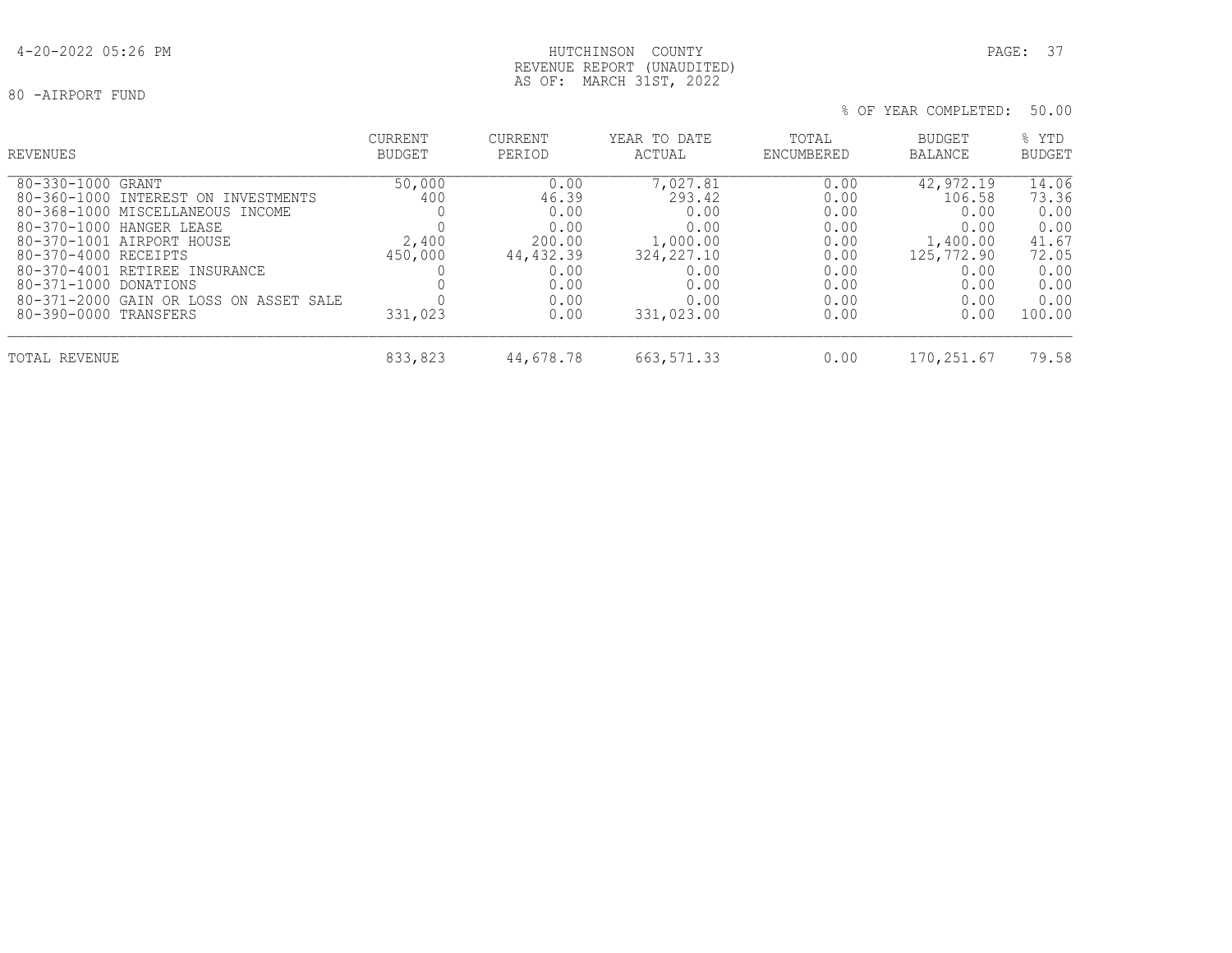# 4-20-2022 05:26 PM HUTCHINSON COUNTY PAGE: 38 REVENUE REPORT (UNAUDITED) AS OF: MARCH 31ST, 2022

81 -MUSEUM FUND

| <b>REVENUES</b>                        | <b>CURRENT</b><br><b>BUDGET</b> | <b>CURRENT</b><br>PERIOD | YEAR TO DATE<br>ACTUAL | TOTAL<br>ENCUMBERED | <b>BUDGET</b><br><b>BALANCE</b> | % YTD<br><b>BUDGET</b> |
|----------------------------------------|---------------------------------|--------------------------|------------------------|---------------------|---------------------------------|------------------------|
| 81-360-1000 INTEREST ON INVESTMENTS    | 100                             | 23.01                    | 43.27                  | 0.00                | 56.73                           | 43.27                  |
| 81-360-1001 AAF                        |                                 | 0.00                     | 0.00                   | 0.00                | 0.00                            | 0.00                   |
| 81-360-1002 AAF                        |                                 | 0.00                     | 0.00                   | 0.00                | 0.00                            | 0.00                   |
| 81-360-1003 AAF                        |                                 | 0.00                     | 0.00                   | 0.00                | 0.00                            | 0.00                   |
| 81-367-1001 COLLECTIONS CARE           |                                 | 0.00                     | 0.00                   | 0.00                | 0.00                            | 0.00                   |
| 81-367-1002 EXHIBITS                   |                                 | 0.00                     | 0.00                   | 0.00                | 0.00                            | 0.00                   |
| 81-367-1003 SPUDDER                    |                                 | 0.00                     | 0.00                   | 0.00                | 0.00                            | 0.00                   |
| 81-367-1004 LAND                       |                                 | 0.00                     | 0.00                   | 0.00                | 0.00                            | 0.00                   |
| 81-368-1000 MISCELLANEOUS INCOME       |                                 | 0.00                     | 20.00                  | 0.00(               | 20.00                           | 0.00                   |
| 81-370-4000 REGULAR, RECEIPTS          | 2,000                           | 143.00                   | 436.00                 | 0.00                | 1,564.00                        | 21.80                  |
| 81-370-4001 HOTEL & MOTEL TAX          |                                 | 0.00                     | 0.00                   | 0.00                | 0.00                            | 0.00                   |
| 81-370-4002 BUILDING FUND, RECEIPTS    |                                 | 0.00                     | 0.00                   | 0.00                | 0.00                            | 0.00                   |
| 81-370-4003 EDUCATIONAL FUND, RECEIPTS |                                 | 0.00                     | 0.00                   | 0.00                | 0.00                            | 0.00                   |
| 81-370-4004 SAVE THE DERRICK           |                                 | 0.00                     | 0.00                   | 0.00                | 0.00                            | 0.00                   |
| 81-370-4006 GRANT                      |                                 | 0.00                     | 0.00                   | 0.00                | 0.00                            | 0.00                   |
| 81-370-4007 GIFT SHOP                  | 4,000                           | 158.43                   | 604.34                 | 0.00                | 3,395.66                        | 15.11                  |
| 81-370-4008 MACK TRUCK                 | $\Omega$                        | 0.00                     | 0.00                   | 0.00                | 0.00                            | 0.00                   |
| 81-390-0000 TRANSFER IN                | 202,808                         | 0.00                     | 202,808.00             | 0.00                | 0.00                            | 100.00                 |
| TOTAL REVENUE                          | 208,908                         | 324.44                   | 203, 911.61            | 0.00                | 4,996.39                        | 97.61                  |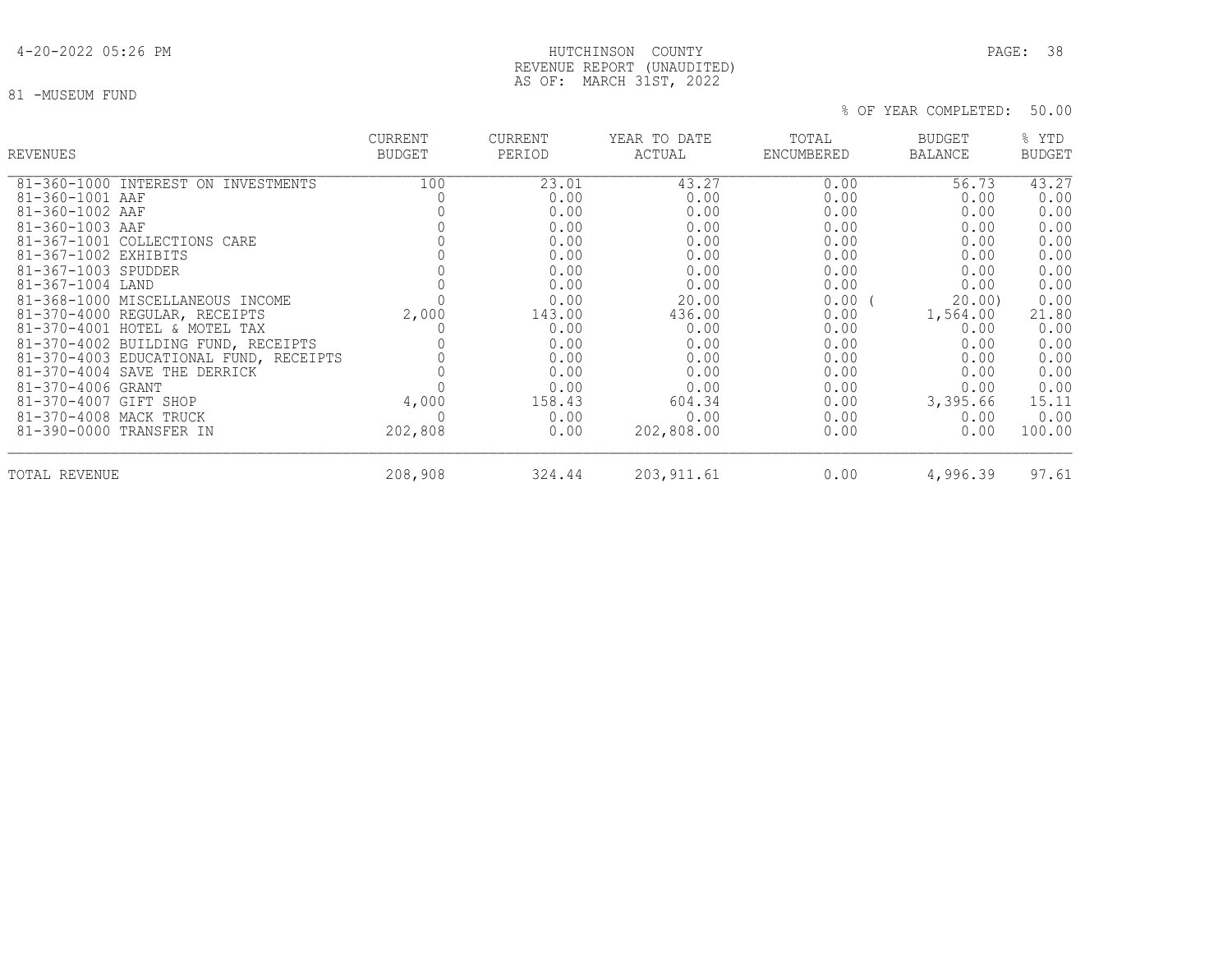4-20-2022 05:26 PM HUTCHINSON COUNTY PAGE: 39 REVENUE REPORT (UNAUDITED) AS OF: MARCH 31ST, 2022

84 -JAIL COMMISSARY FUND

% OF YEAR COMPLETED: 50.00

 CURRENT CURRENT YEAR TO DATE TOTAL BUDGET % YTD REVENUES BUDGET PERIOD ACTUAL ENCUMBERED BALANCE BUDGET  $\begin{array}{cccccccccccccc} 84-360-1002 & \text{INTEREST INCOME} & & & & & 0 & & & 0.00 & & & & 0.00 & & & & 0.00 & & & & 0.00 & & & & 0.00 & & & & & 0.00 & & & & & 0.00 & & & & & 0.00 & & & & & 0.00 & & & & & & 0.00 & & & & & & 0.00 & & & & & & 0.00 & & & & & & 0.00 & & & & & & 0.00 & & & & & & 0.00 & & & & & & 0.00 & & & & & & 0.00 & & & & & & & 0$  84-370-4000 RECEIPTS 0 0.00 0.00 0.00 0.00 0.00 84-380-0555 SALES

TOTAL REVENUE 0 0.00 0.00 0.00 0.00 0.00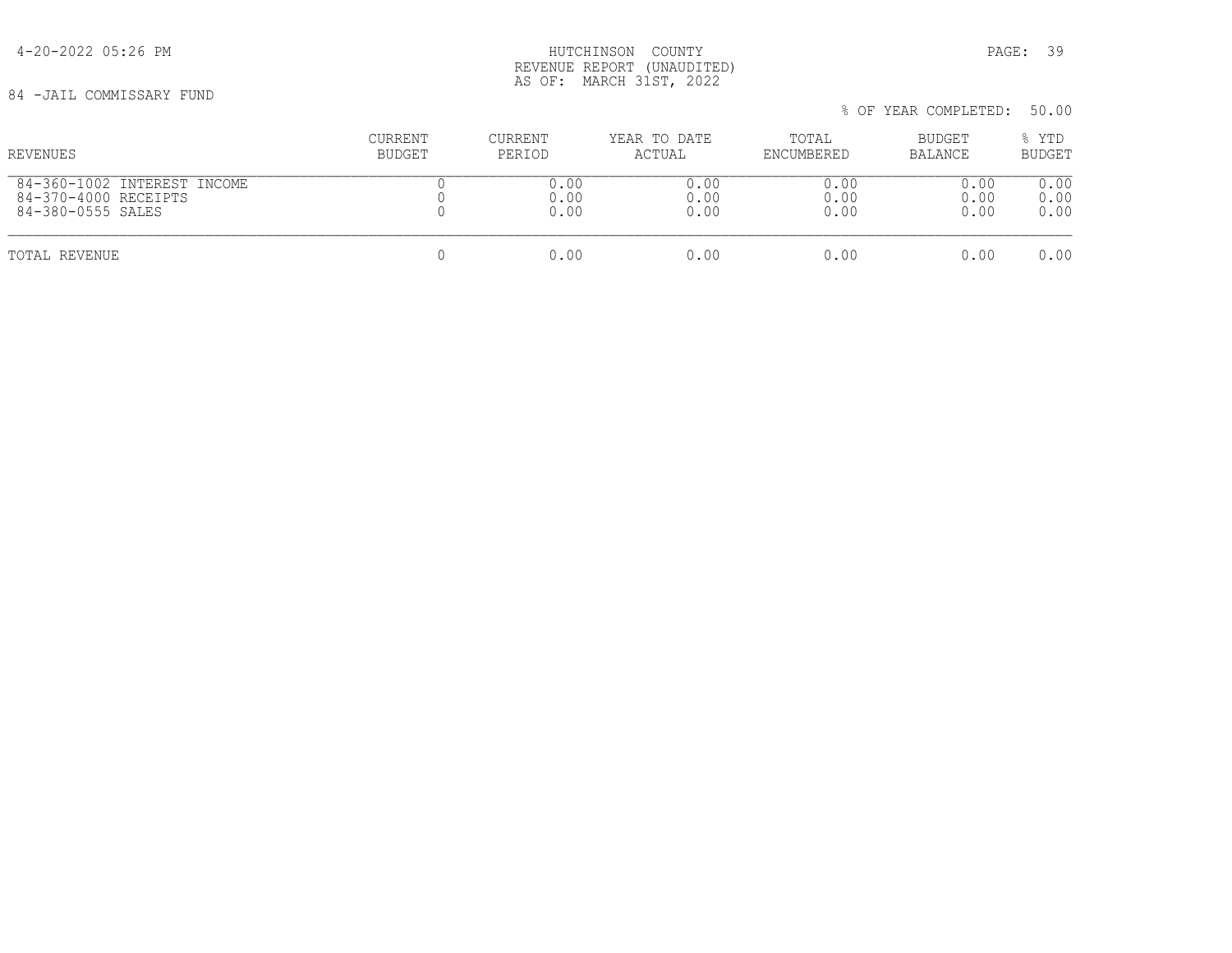| REVENUES                 | CURRENT<br>BUDGET | CURRENT<br>PERIOD | YEAR TO DATE<br>ACTUAL | TOTAL<br>ENCUMBERED | BUDGET<br>BALANCE | % YTD<br><b>BUDGET</b> |
|--------------------------|-------------------|-------------------|------------------------|---------------------|-------------------|------------------------|
| 96-368-1000 MISC. INCOME |                   | 0.00              | 0.00                   | 0.00                | 0.00              | 0.00                   |
| TOTAL REVENUE            |                   | 0.00              | 0.00                   | 0.00                | 0.00              | 0.00                   |